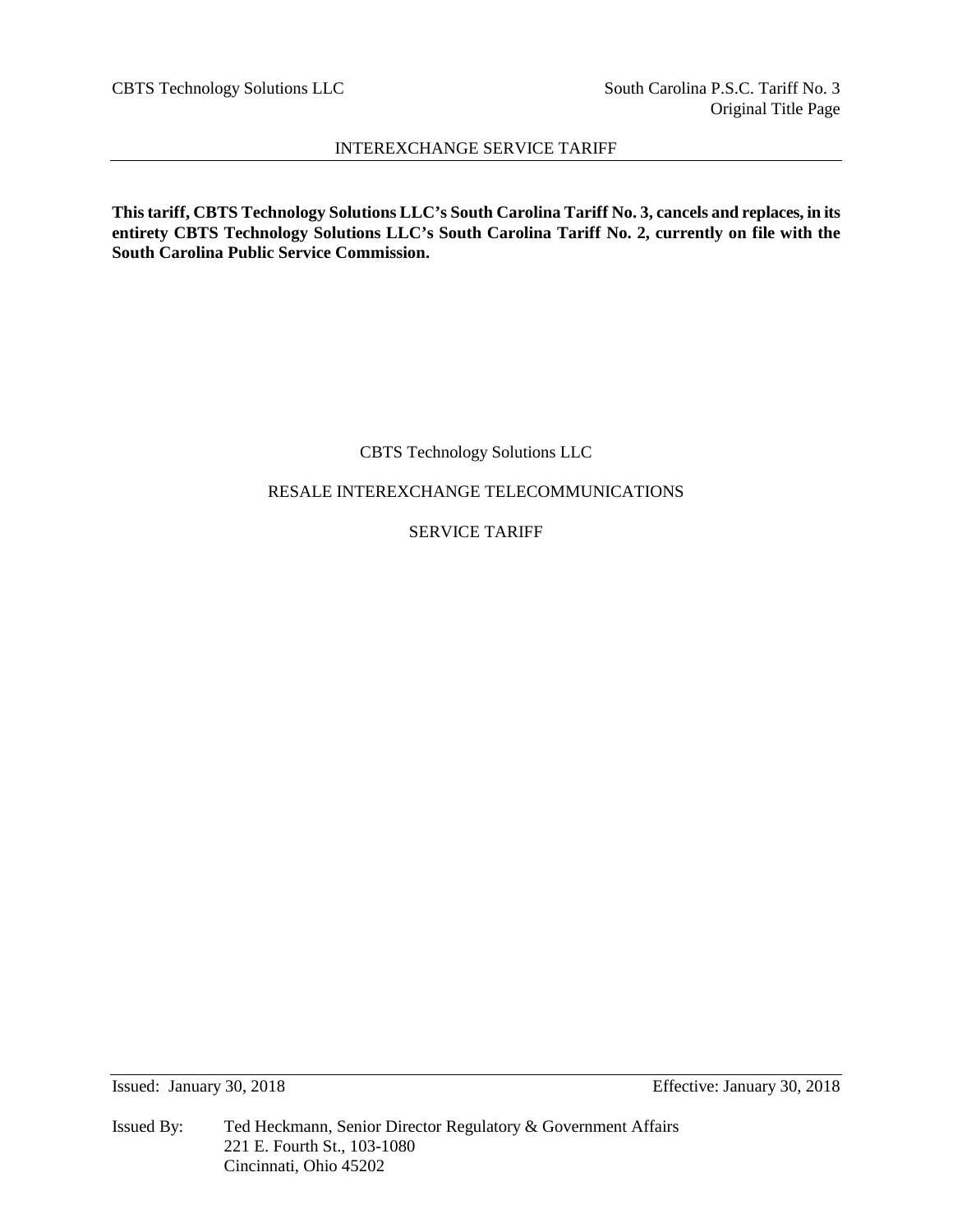## CHECK SHEET

Pages of this tariff, as indicated below, are effective as of the date shown at the bottom of the respective pages. Original and revised pages, as named below, comprise all changes from the original tariff and are currently in effect as of the date on the bottom of this page.

| <b>PAGE</b>    | <b>REVISION</b> |        | <b>PAGE</b> | <b>REVISION</b> |        | <b>PAGE</b> | <b>REVISION</b> |
|----------------|-----------------|--------|-------------|-----------------|--------|-------------|-----------------|
| Title          | Original        | $\ast$ | 33          | Original        | $\ast$ |             |                 |
| $\mathbf{1}$   | Original        | $\ast$ | 34          | Original        | $\ast$ |             |                 |
| $\overline{2}$ | Original        | $\ast$ | 35          | Original        | $\ast$ |             |                 |
| 3              | Original        | $\ast$ | 36          | Original        | $\ast$ |             |                 |
| $\overline{4}$ | Original        | $\ast$ | 37          | Original        | $\ast$ |             |                 |
| 5              | Original        | $\ast$ | 38          | Original        | $\ast$ |             |                 |
| 6              | Original        | $\ast$ | 39          | Original        | $\ast$ |             |                 |
| $\tau$         | Original        | $\ast$ | 40          | Original        | $\ast$ |             |                 |
| $8\,$          | Original        | $\ast$ |             |                 |        |             |                 |
| 9              | Original        | $\ast$ |             |                 |        |             |                 |
| 10             | Original        | $\ast$ |             |                 |        |             |                 |
| 11             | Original        | $\ast$ |             |                 |        |             |                 |
| 12             | Original        | $\ast$ |             |                 |        |             |                 |
| 13             | Original        | $\ast$ |             |                 |        |             |                 |
| 14             | Original        | $\ast$ |             |                 |        |             |                 |
| 15             | Original        | $\ast$ |             |                 |        |             |                 |
| 16             | Original        | $\ast$ |             |                 |        |             |                 |
| 17             | Original        | $\ast$ |             |                 |        |             |                 |
| 18             | Original        | $\ast$ |             |                 |        |             |                 |
| 19             | Original        | $\ast$ |             |                 |        |             |                 |
| 20             | Original        | $\ast$ |             |                 |        |             |                 |
| 21             | Original        | $\ast$ |             |                 |        |             |                 |
| 22             | Original        | $\ast$ |             |                 |        |             |                 |
| 23             | Original        | $\ast$ |             |                 |        |             |                 |
| 24             | Original        | $\ast$ |             |                 |        |             |                 |
| 25             | Original        | $\ast$ |             |                 |        |             |                 |
| 26             | Original        | $\ast$ |             |                 |        |             |                 |
| 27             | Original        | $\ast$ |             |                 |        |             |                 |
| 28             | Original        | $\ast$ |             |                 |        |             |                 |
| 29             | Original        | $\ast$ |             |                 |        |             |                 |
| 30             | Original        | $\ast$ |             |                 |        |             |                 |
| 31             | Original        | $\ast$ |             |                 |        |             |                 |
| 32             | Original        | $\ast$ |             |                 |        |             |                 |
|                |                 |        |             |                 |        |             |                 |

\* - indicates those pages included with this filing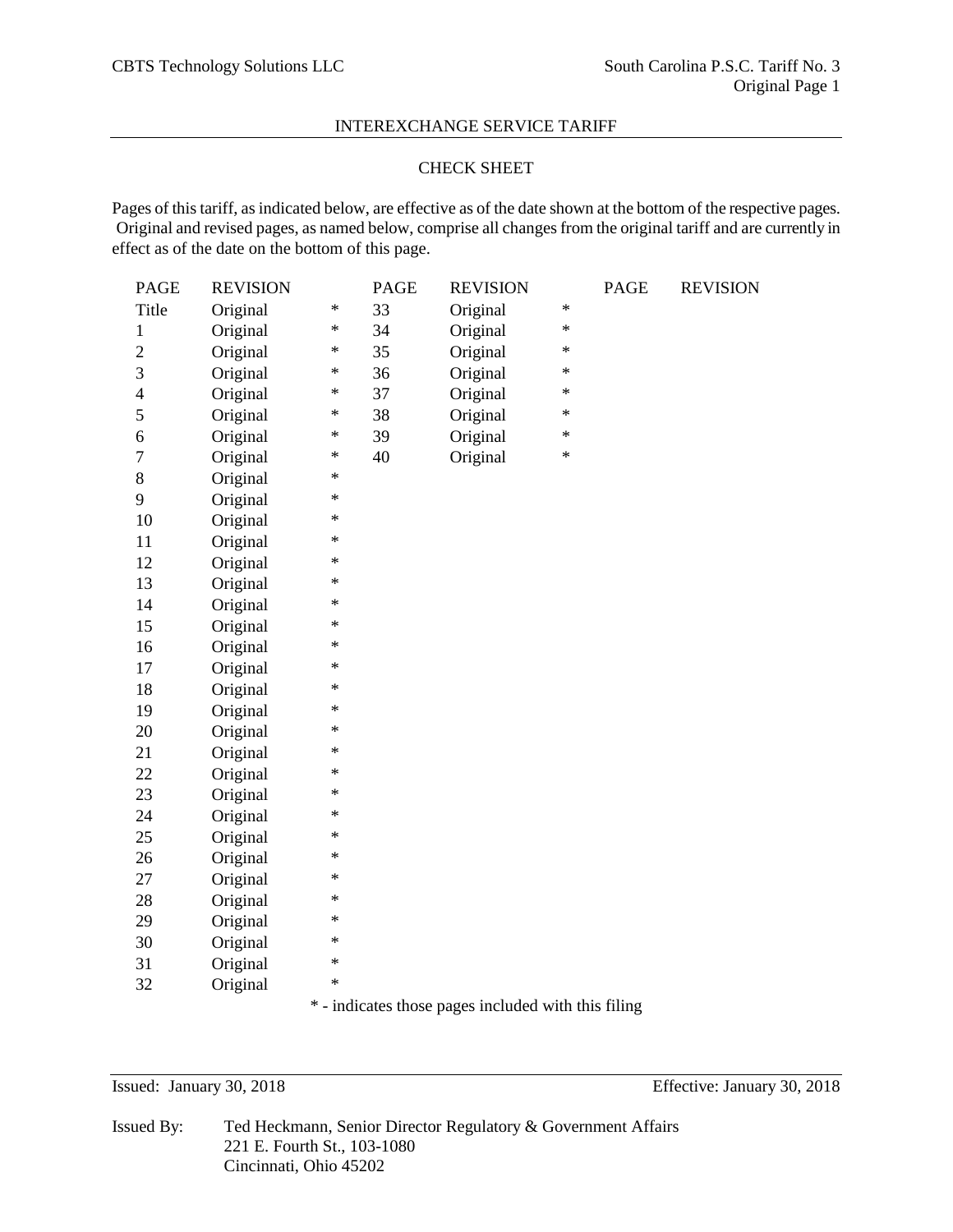# TABLE OF CONTENTS

| <b>Section</b> | Page |
|----------------|------|
|                |      |
|                |      |
|                |      |
|                |      |
|                |      |
|                |      |
|                |      |
|                |      |
|                |      |

Issued: January 30, 2018

Effective: January 30, 2018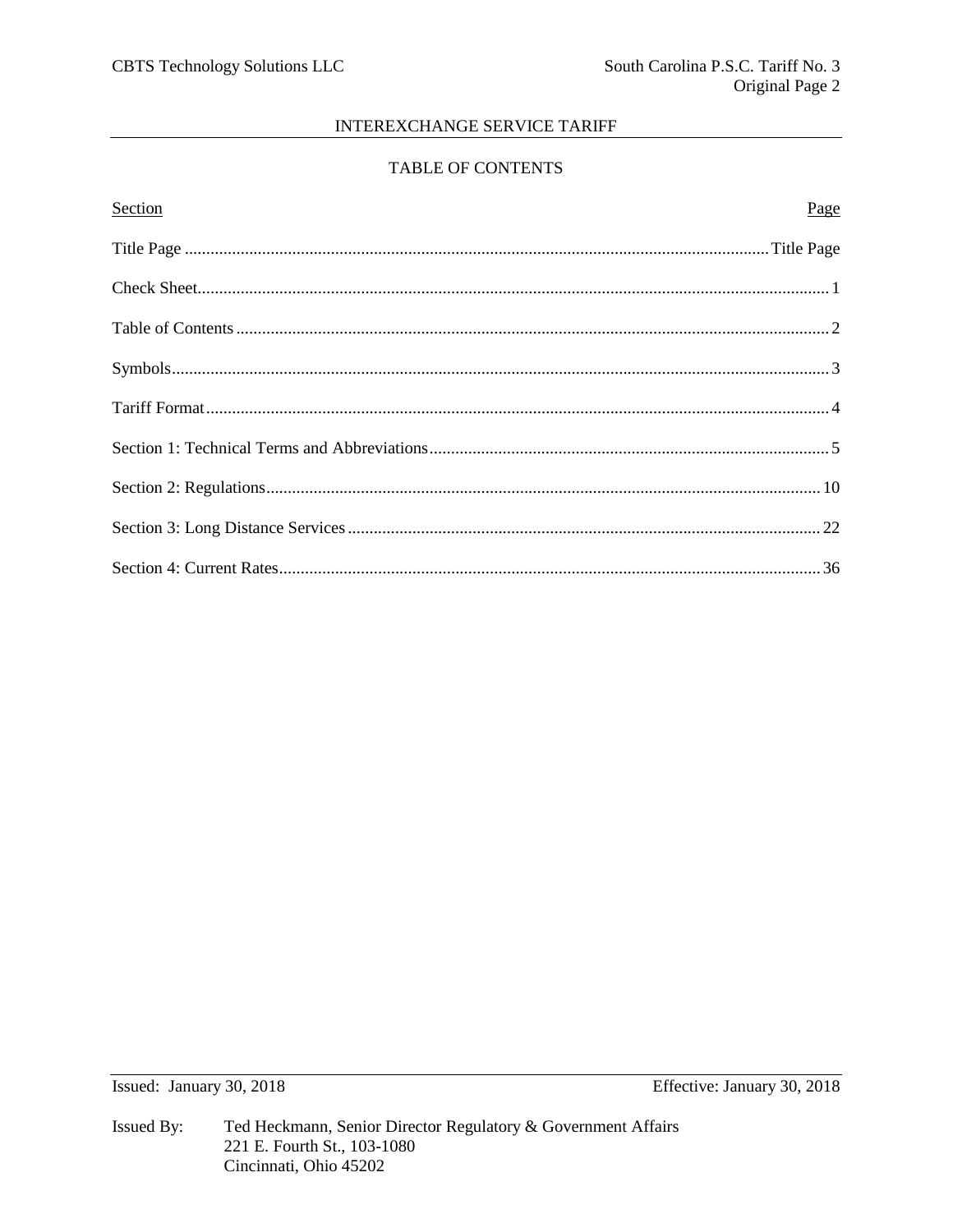# **SYMBOLS**

The following are the only symbols used for the purposes indicated below:

- C Change in regulation or rate structure.
- D Delete or discontinue
- I Increase in rate.
- M Moved from another tariff location.
- N New rate or regulation.
- R Reduction in rate.
- T Change in text or regulation but no change in rate or charge.

Issued By: Ted Heckmann, Senior Director Regulatory & Government Affairs 221 E. Fourth St., 103-1080 Cincinnati, Ohio 45202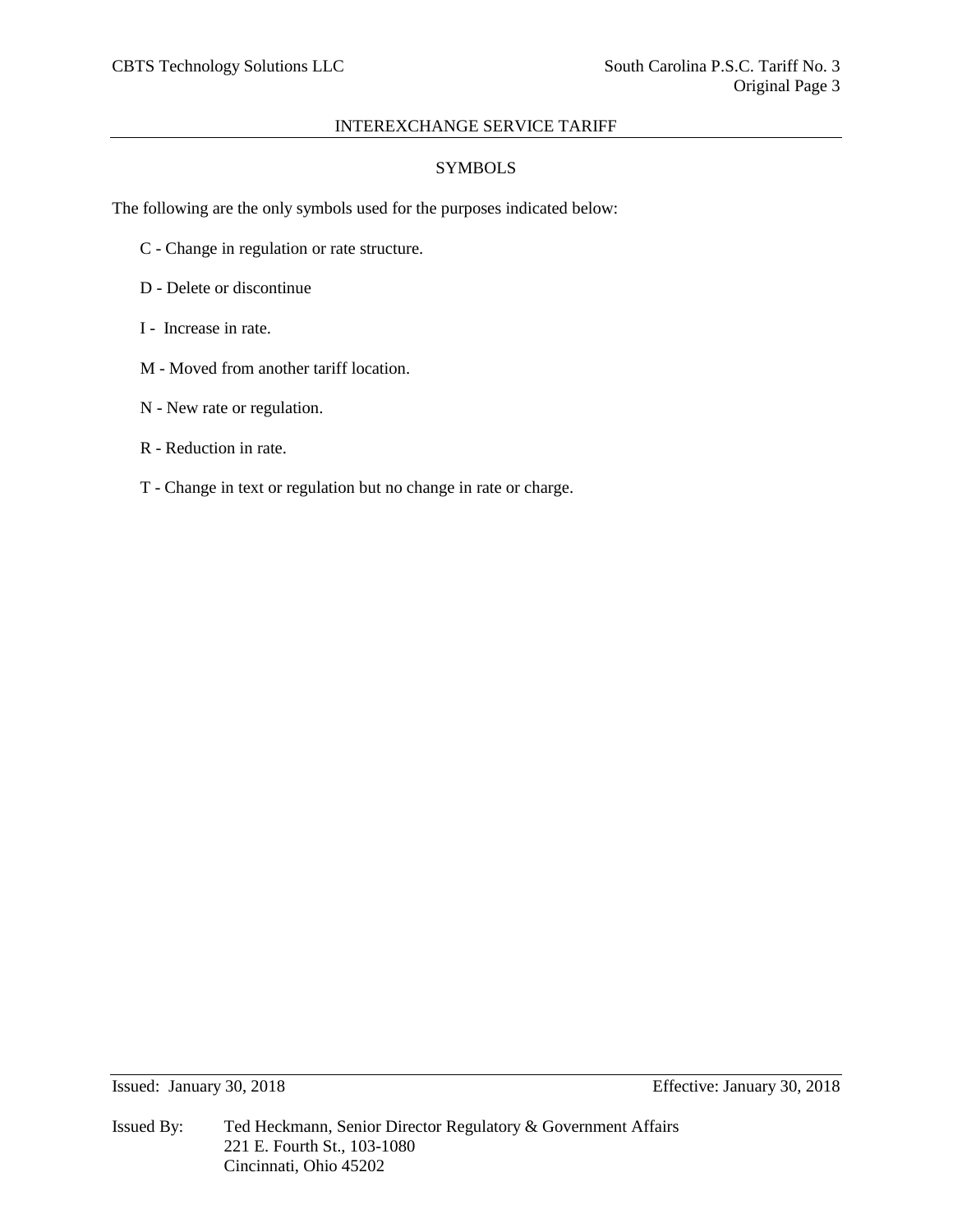# TARIFF FORMAT

- A. Page Numbering Page numbers appear in the upper right corner of the sheet. Pages are numbered sequentially. However, new pages are occasionally added to the tariff. When a new page is added between existing pages with whole numbers, a decimal is added. For example, a new page added between pages 34 and 35 would be page 34.1.
- B. Page Revisions Revision numbers also appear in the upper right corner of the page. These numbers are used to determine the most current page version on file with the Commission. For example, 4th Revised Page 34 cancels the 3rd Revised Page 34. Consult the check sheet for the page currently in effect.
- C. Paragraph Numbering Sequence There are nine levels of paragraph coding. Each level of coding is subservient to its next higher level of coding.

2 2.1 2.1.1 2.1.1.A 2.1.1.A.1 2.1.1.A.1.(a) 2.1.1.A.1.(a).I 2.1.1.A.1.(a).I.(i)

D. Check Sheet - When a tariff is filed with the commission, an updated check sheet accompanies the filing. The check sheet lists the tariff pages, with a cross reference to the current revision number. When new sheets are added, the check sheet is changed to reflect the revision. All revisions made in a given filing are designated by an asterisk (\*). There will be no other symbols used on this sheet if these are the only changes made. The tariff user should refer to the latest check sheet to find out if a particular page is the most current on file with the Commission.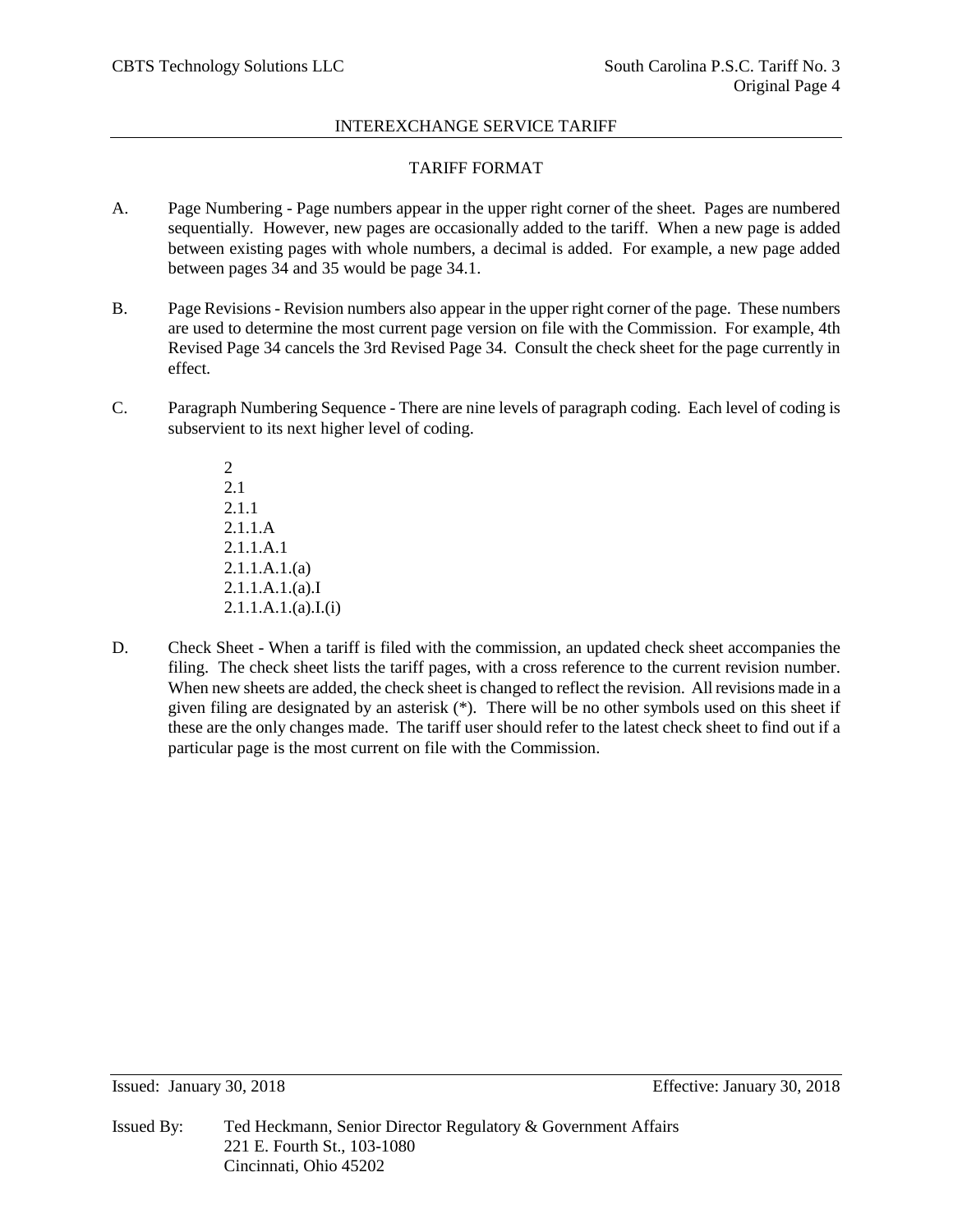# SECTION 1 - TECHNICAL TERMS AND ABBREVIATIONS

## 1.1 Definitions

Application for Service - a standard order form which includes all pertinent billing, technical and other descriptive information which will enable the carrier to provide the communication service.

ASR (Access Service Request) - Service order processed to the underlying local exchange or interexchange carrier.

Authorization Code - a numerical code, one or more of which are assigned to a customer to enable a reseller to identify use of service on its account and to bill the customer accordingly for such service. Multiple authorization codes may be assigned to a customer to identify individual users or groups of users on its account.

Authorized User - a person, firm, corporation or other entity authorized by the customer to receive or send communications.

Automatic Dialing Device - an apparatus provided by the carrier which, when attached to customer's telephone equipment, dials the carrier's facilities, emits an authorization code, and forwards the called number to the carrier's facilities.

Bandwidth - the total frequency band allocated for a channel.

Busy Hour - the two consecutive half hours during which the greatest volume of traffic is handled.

Cancellation of Order - a customer-initiated request to discontinue processing a service order, either in part or in its entirety, prior to its completion.

Carrier - CBTS Technology Solutions LLC, unless specifically stated otherwise.

Casual Caller – A caller that has not affirmatively selected the Company as its choice of a long distance service provider in advance of placing a long distance call.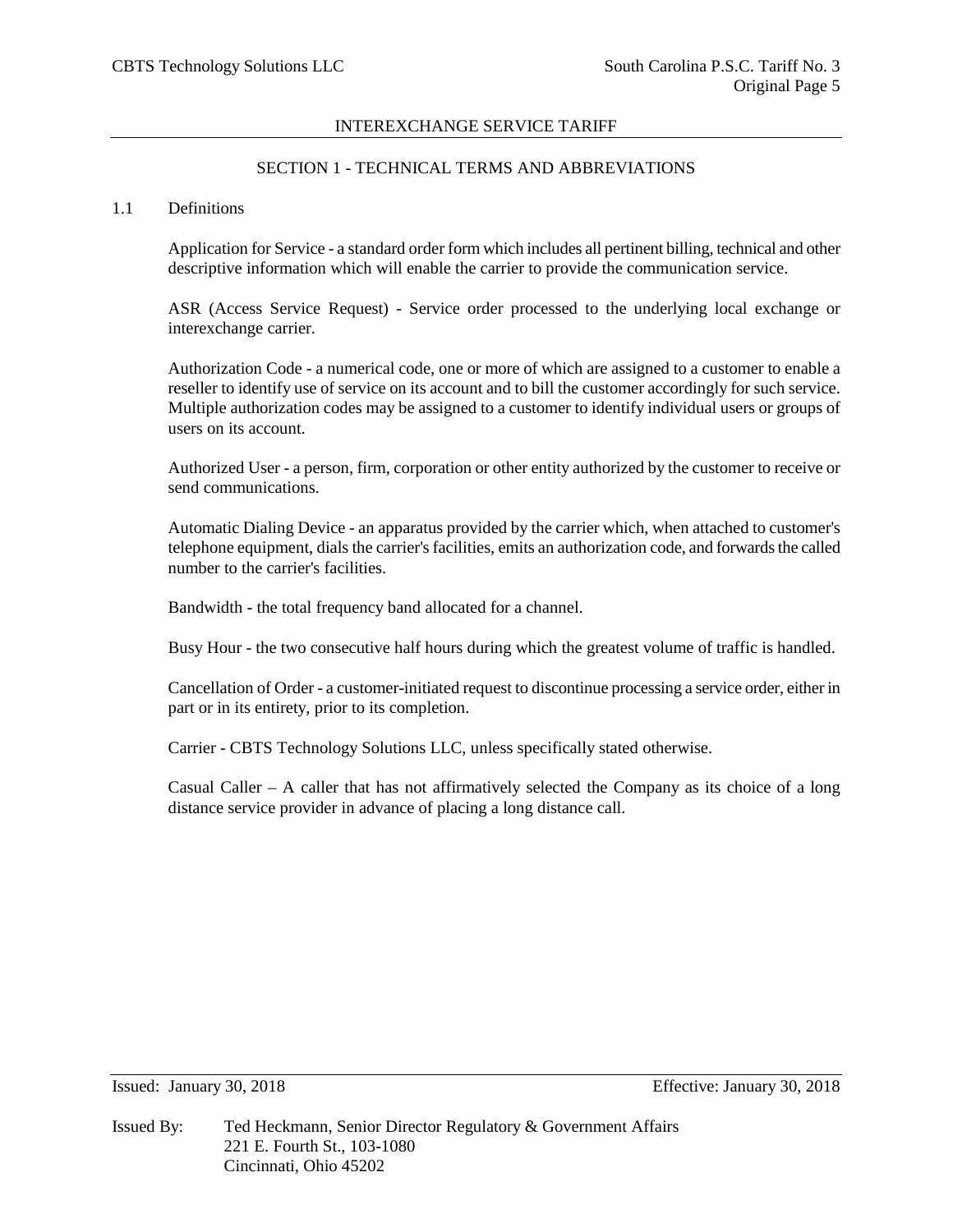## SECTION 1 - TECHNICAL TERMS AND ABBREVIATIONS, (CONT'D.)

## 1.1 Definitions, (Cont'd.)

Company - CBTS Technology Solutions LLC, sometimes referred to as "carrier".

Completed Calls - calls answered at the distance end. If a customer is charged for an incomplete call, the Company will issue a one minute credit upon the customer's request.

Custom Account Coding - key, legend or table created by the customer for a unique project or account numbers for its private use.

Customer - the person, firm, corporation or other entity that orders or uses service and is responsible for payment of the rates and charges under a contract or this tariff.

Customer Premises Equipment - communications equipment located at the customer's premises. Such equipment may be provided by the customer or by The Company.

Day Rate Period - unless otherwise specified in this tariff, the Day Rate Period applies during the hours of 8:00 a.m. to, but not including 5:00 p.m., Monday through Friday.

Dedicated Port - a port on reseller's switch which is dedicated, at extra charge, to customer's exclusive use, and which is connected to the customer's premises by a private line furnished by the customer or the customer's serving local exchange company.

Delinquent or Delinquency - an account for which a bill or payment agreement for services or equipment has not been paid in full on or before the due date. Amounts due and unpaid after the due date may be subject to a late payment charge.

Disconnect - to render inoperable or to disable circuitry thus preventing outgoing and incoming toll communications service.

Dialed Number Information Service (DNIS) - A toll free service option, under which Carrier electronically transmits to Customer, identifying digits (up to 10 digits) that indicate which number was dialed when multiple numbers terminate on the same trunk group.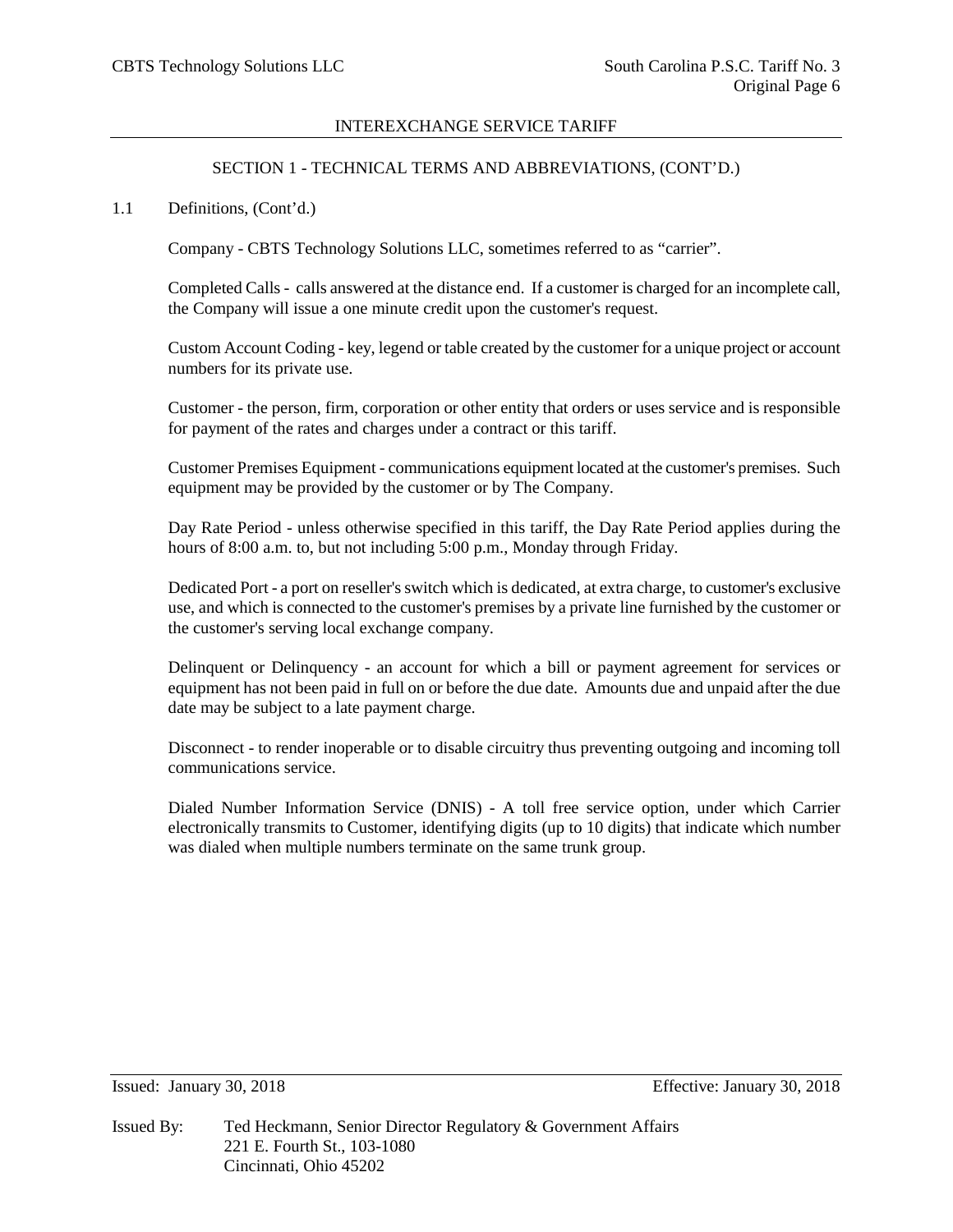## SECTION 1 - TECHNICAL TERMS AND ABBREVIATIONS, (CONT'D.)

## 1.1 Definitions, (Cont'd.)

Evening Rate Period - unless otherwise specified in this tariff, the Evening Rate Period applies during the hours of 5:00 p.m. to, but not including 11:00 p.m., Sunday through Friday.

Excessive Call Attempt - a customer attempt to call over the carrier's network using an invalid authorization code during a measured 15 minute period, within which 10 or more incomplete call attempts are made by the customer from the same customer line, and where those attempts do not complete because the customer has not used a valid authorization code.

Expedite - The best effort acceleration of the installation date in advance of commitment date provided by the Company.

Holidays - for the purposes of this tariff recognized holidays are New Year's Day, Memorial Day, Independence Day, Labor Day, Thanksgiving Day and Christmas day.

Holiday Rate Period - the evening rate will apply to calls made on the Company recognized holidays, provided, however, that calls made on holidays during the Night/Weekend Rate Period shall be billed at the lower of the Evening Rate and the Night/Weekend Rate.

Interexchange Utility - a utility, resale carrier or other entity that provides intrastate telecommunications services and facilities between exchanges within the state, without regard to how such traffic is carried. A local exchange utility that provides exchange service may also be considered an interexchange utility.

Local Distribution Area - metropolitan locations served by the Company which have been defined by the local exchange telephone company as a local calling area under its local exchange tariff.

Measured Use Service - the provision of long distance measured time communications telephone service to customers who access the carrier's services at its switching and call processing equipment by means of access facilities obtained from another carrier by the customer or otherwise provided at its own expense (the customer is responsible for arranging for the access line).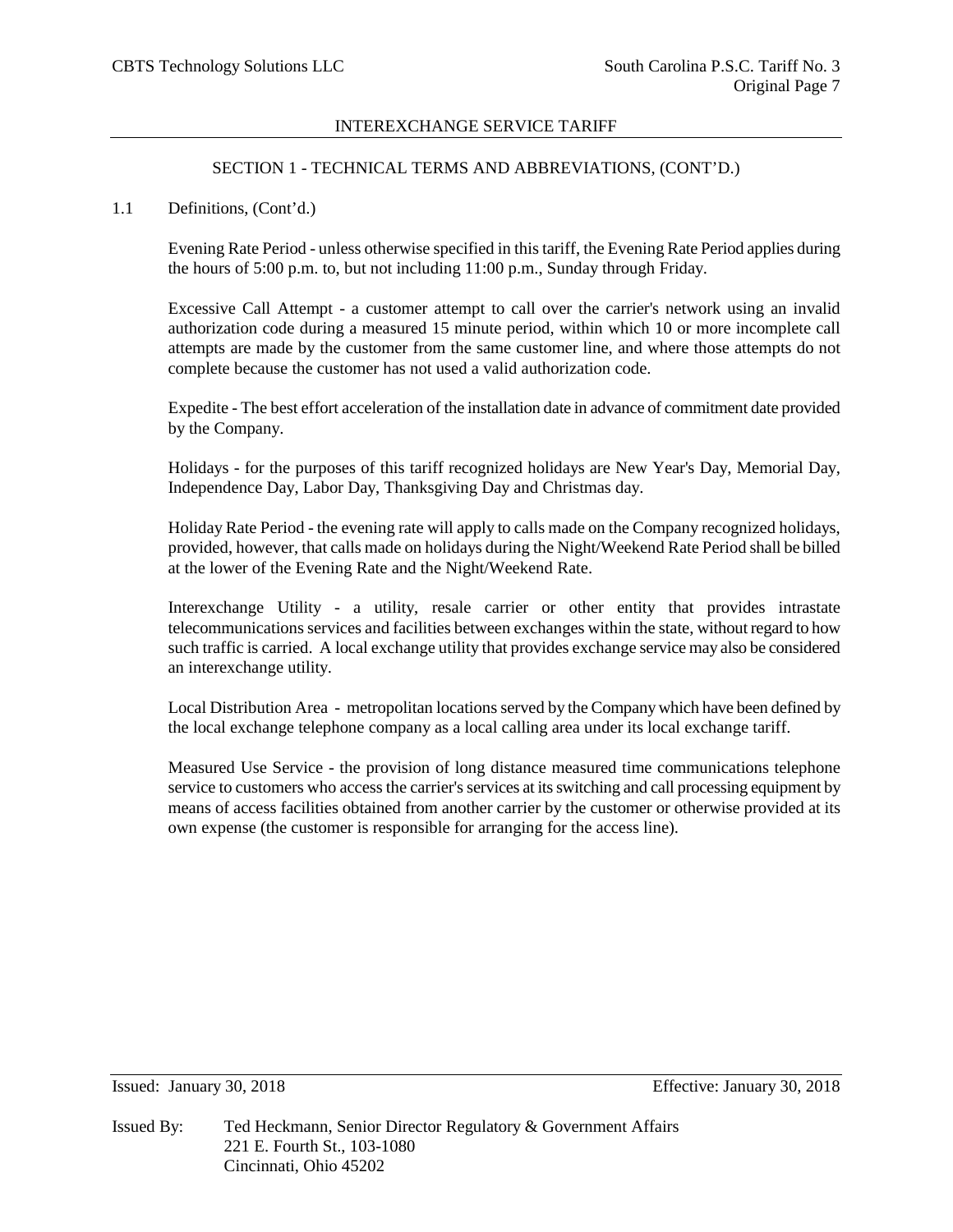## SECTION 1 - TECHNICAL TERMS AND ABBREVIATIONS, (CONT'D.)

1.1 Definitions, (Cont'd.)

Message - a completed telephone call by a customer or end user.

Network Terminal - any location where the Company provides services described herein.

Night/Weekend Rate Period - unless otherwise specified in this tariff, the Night/Weekend Rate Period applies during the hours of 11:00 p.m. to, but not including 8:00 a.m., Monday through Friday; all day Saturday; and from 8:00 a.m. to, but not including 5:00 p.m. Sunday.

Normal Business Hours - the hours of 8:00 a.m. to 5:00 p.m., Monday through Friday, excluding holidays.

Physical Change - the modification of a circuit, dedicated access line, or port at the request of the customer requiring an actual material change.

Post-engineering - After provisioning of service elements.

Pre-engineering - Prior to provisioning of service elements.

Premises - the space occupied by an individual customer in a building, in adjoining buildings occupied entirely by that customer, or on contiguous property occupied by the customer separated only by a public thoroughfare, a railroad right of way or a natural barrier.

Rate - money, charge, fee or other recurring assessment billed to customers for services or equipment.

Routing Function - terminating number for toll free service may be designated by time of day, day of the week, region of originating ANI or percentage of calls.

Suspension - temporary disconnection or impairment of service which disables either outgoing or incoming toll communications services provided by the Company.

Speed Number - a signaling arrangement by which a customer may elect to dial a pre-programmed four-digit number in place of a designated ten-digit number.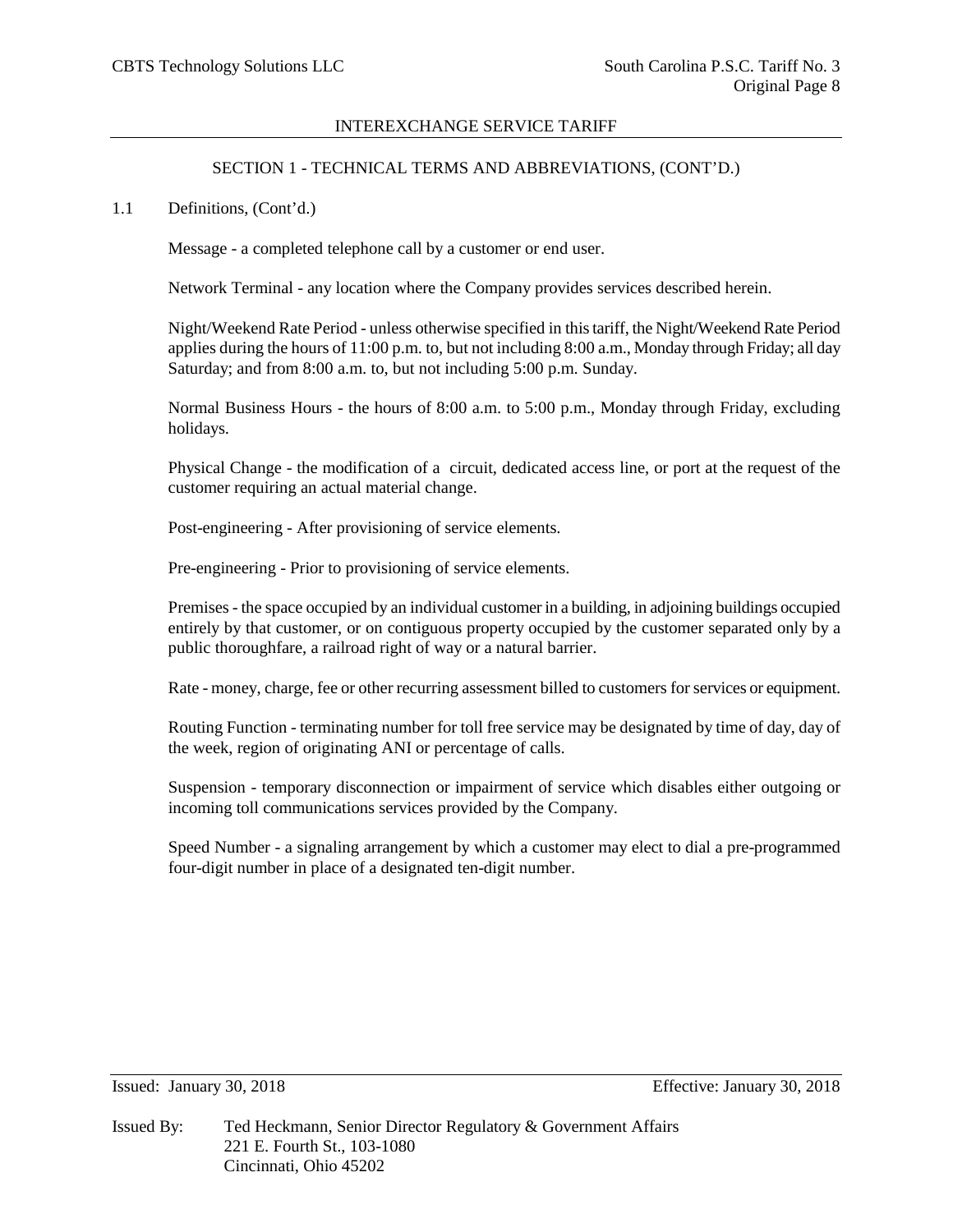## SECTION 1 - TECHNICAL TERMS AND ABBREVIATIONS, (CONT'D.)

1.1 Definitions, (Cont'd.)

Terminal Equipment - telephone instruments, including pay telephone equipment, the common equipment of large and small key and PBX systems and other devices and apparatus, and associated wiring, which are intended to be connected electrically, acoustically or inductively to the telecommunication system.

Toll Free Service - a service that provides long distance calling to a predesignated destination where charges are the responsibility of the call terminated party.

United States - the forty-eight contiguous United States and the District of Columbia.

Validated Account Codes - account codes that have restricted access.

- 1.2 Abbreviations
	- CPE Customer Premises Equipment
	- LATA Local Access and Transport Area
	- LDA Local Distribution Area
	- LEC Local Exchange Carrier
	- MTS Message Telecommunications Service
	- NSF Non-sufficient funds
	- PBX Private Branch Exchange
	- SAL Special Access Line
	- V&H Vertical and Horizontal Coordinates
	- WATS- Wide Area Telephone Service

Issued: January 30, 2018 Effective: January 30, 2018

Issued By: Ted Heckmann, Senior Director Regulatory & Government Affairs 221 E. Fourth St., 103-1080 Cincinnati, Ohio 45202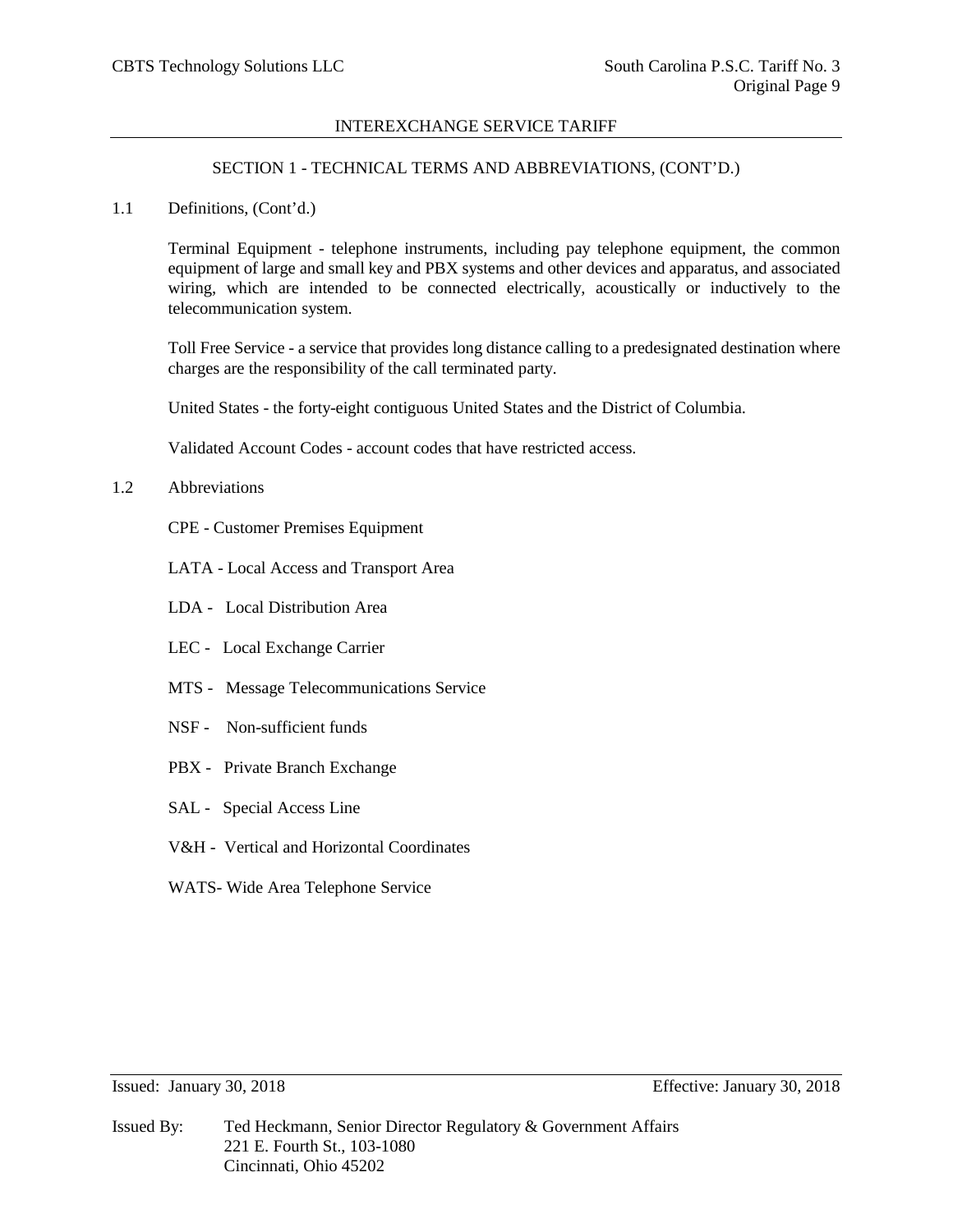# SECTION 2 - REGULATIONS

## 2.1 Undertaking of the Company

The Company provides long distance message telecommunications service to customers for their direct transmission of voice, data and other types of telecommunications.

Communications originate when the customer accesses the Company directly or through the facilities of another carrier via one or more access lines, equal access or on a dial-up basis. The Company may act as the customer's agent for ordering access connection facilities provided by other carriers or entities when authorized by the customer, to allow connection of a customer's location to the Company's network. The customer shall be responsible for all charges due for such service arrangements.

The Company's services are provided on a monthly basis, unless otherwise stated in this tariff. Services are available twenty-four (24) hours per day, seven (7) days per week.

- 2.2 Limitations on Service
	- 2.2.1 Service is offered subject to the availability of the necessary facilities and/or equipment and subject to the provisions of this tariff.
	- 2.2.2 The Company reserves the right to discontinue furnishing service upon written notice, when necessitated by conditions beyond its control or when the customer is using the service in violation of the provisions of this tariff or in violation of the law.
	- 2.2.3 To the extent that any conflict arises between the terms and conditions of a service agreement or other contract and the terms and conditions of this tariff, the tariff shall prevail.
	- 2.2.4 Title to all equipment provided by the Company under this tariff remains with the Company.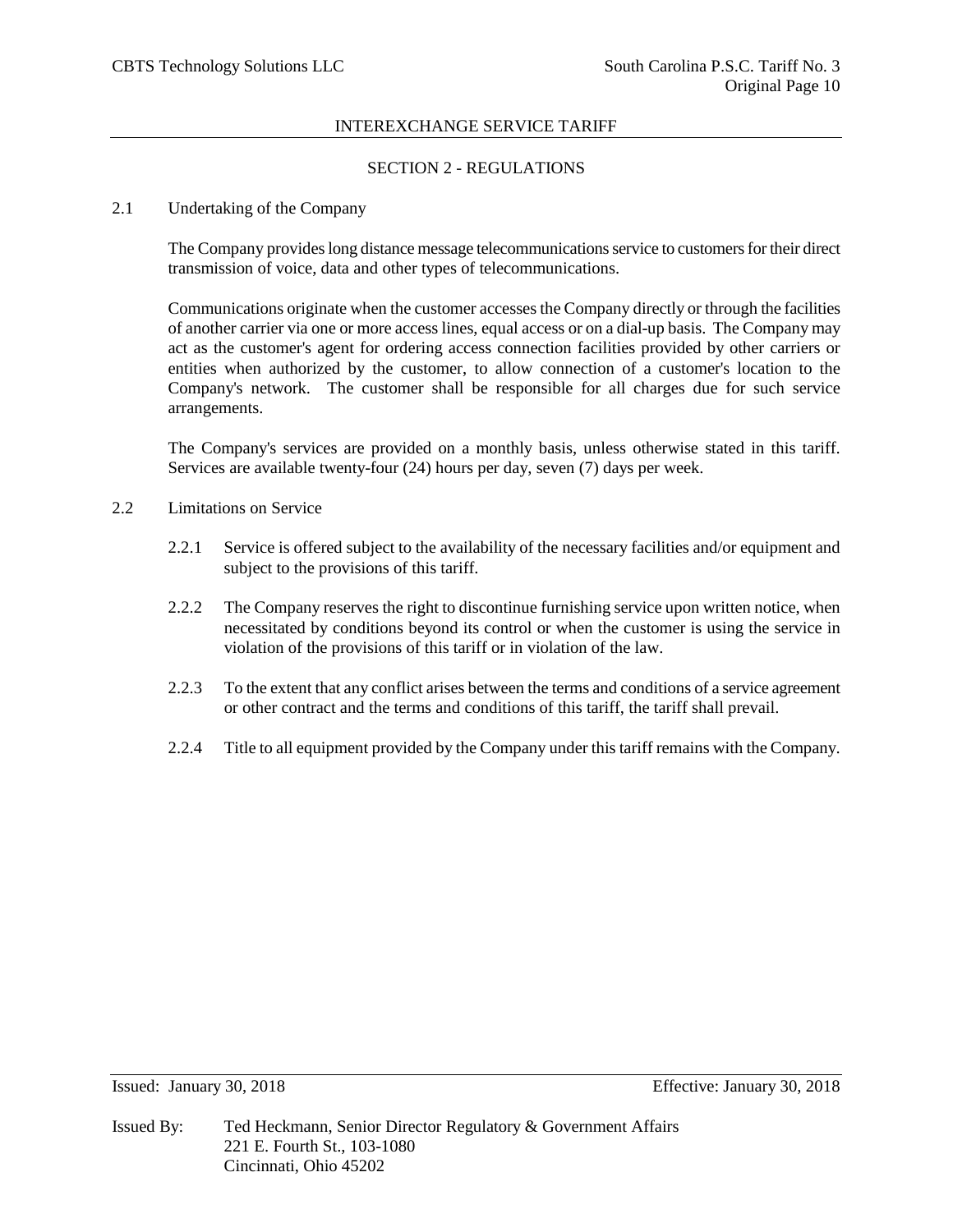# SECTION 2 - REGULATIONS, (CONT'D.)

## 2.2 Limitations on Service, (Cont'd.)

- 2.2.5 The customer may not transfer or assign the use of service provided under this tariff except with the prior written consent of the Company. Such transfer or assignment shall only apply where there is no interruption in the use or location of the service, and all regulations and conditions contained in this tariff, as well as all conditions for service, shall apply to all such permitted assignees or transferees.
- 2.2.6 Customer may request Carrier to assign one or more sub-accounts for billing purposes, and to direct sub-account invoices to customer's affiliates or other designated entities for payment. Such requests shall not affect the liability of the customer, who shall remain solely liable to the Company for payment of all invoices for service requested and obtained by customer, whether invoiced by the Company to the customer, the customer's affiliates, or other designated entities.
- 2.3 Use of Service

Service may not be used for any unlawful purposes or for any purpose for which any payment or other compensation is received by the customer, except where the customer is a duly authorized and regulated common carrier.

- 2.4 Limitation of Liability
	- 2.4.1 In view of the fact that the customer has exclusive control of its communications over the facilities furnished by the Company, and other uses for which facilities may be furnished by the Company, and because of the unavoidableness of errors incident to the services and to the use of such facilities of the Company, the services and facilities furnished by the Company are subject to the regulations and limitations specified herein.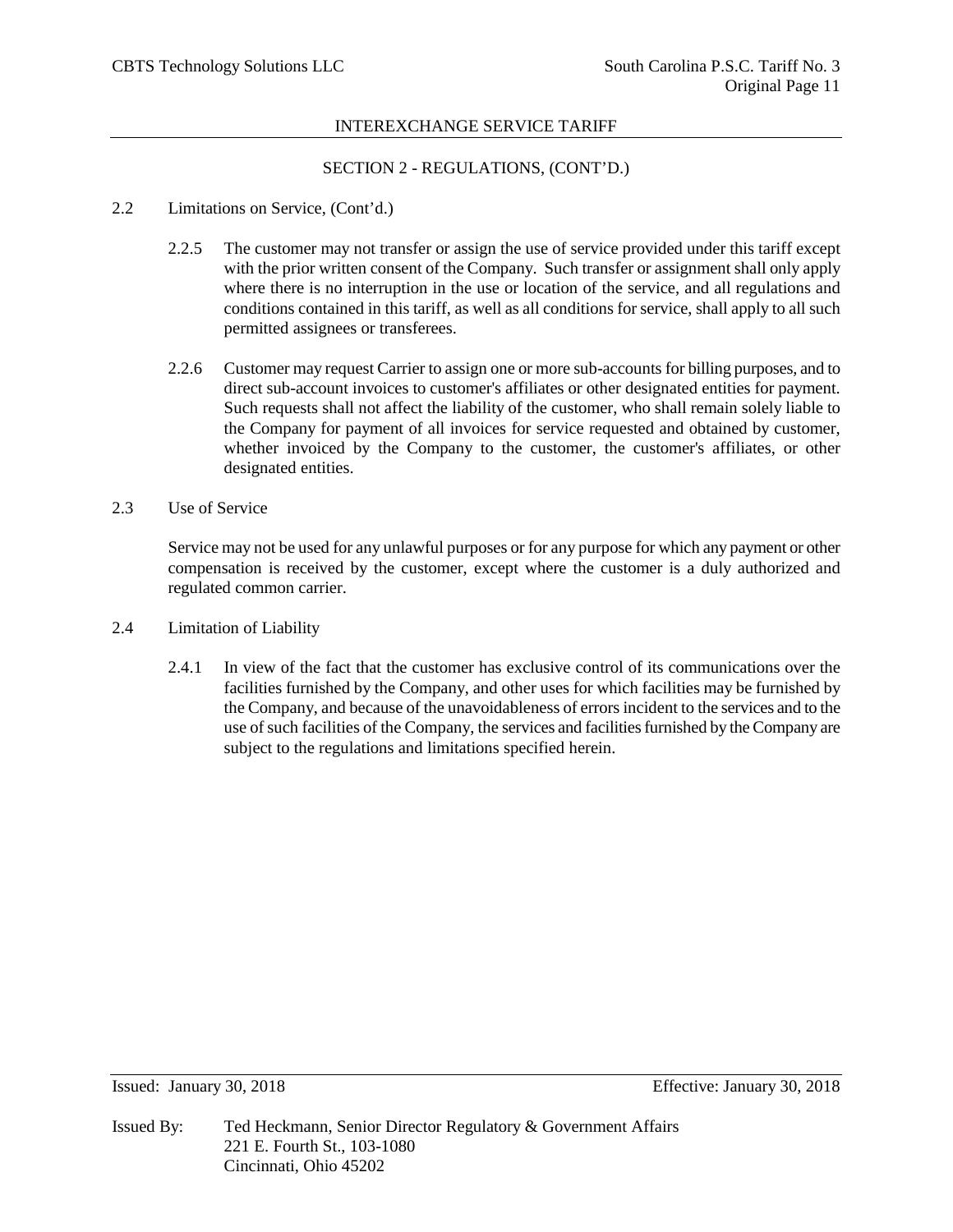# SECTION 2 - REGULATIONS, (CONT'D.)

- 2.4 Limitation of Liability, (Cont'd.)
	- 2.4.2 The Company's failure to provide or maintain facilities under this tariff shall be excused by labor difficulties, governmental orders, civil commotions, acts of God and other circumstances beyond the Company's reasonable control, subject to the interruption allowance provisions under this tariff.
	- 2.4.3 Defacement of premises No liability shall attach to the Company by reason of any defacement or damage to the customer's premises resulting from the existence of the Company's equipment or facilities on such premises, or by the installation or removal thereof, when such defacement or damage is not the result of the negligence of the Company or its employees.
	- 2.4.4 Indemnification The Company's liability, if any, for its gross negligence or willful misconduct is not limited by this tariff. With respect to any other claim or suit by a customer or by any others, the customer indemnifies and saves harmless the Company against claims, losses or suits for injury to or death of any person, or damage to any property which arises from the use, placement or presence of the Company's equipment, facilities and associated wiring of the customer's premises and further the customer indemnifies and saves harmless the Company against claims for libel, slander, invasion of privacy or the infringement of copyright arising directly or indirectly from the material transmitted over the facilities of the Company or the use thereof by the customer; against claims for infringement of patents arising from combining with or using in connection with, facilities furnished by the Company and apparatus, equipment and systems provided by the customer; and against all other claims arising out of any act or omission of the customer in connection with the services or facilities provided by the Company. No agents or employees of other carriers shall be deemed to be agents or employees of the Company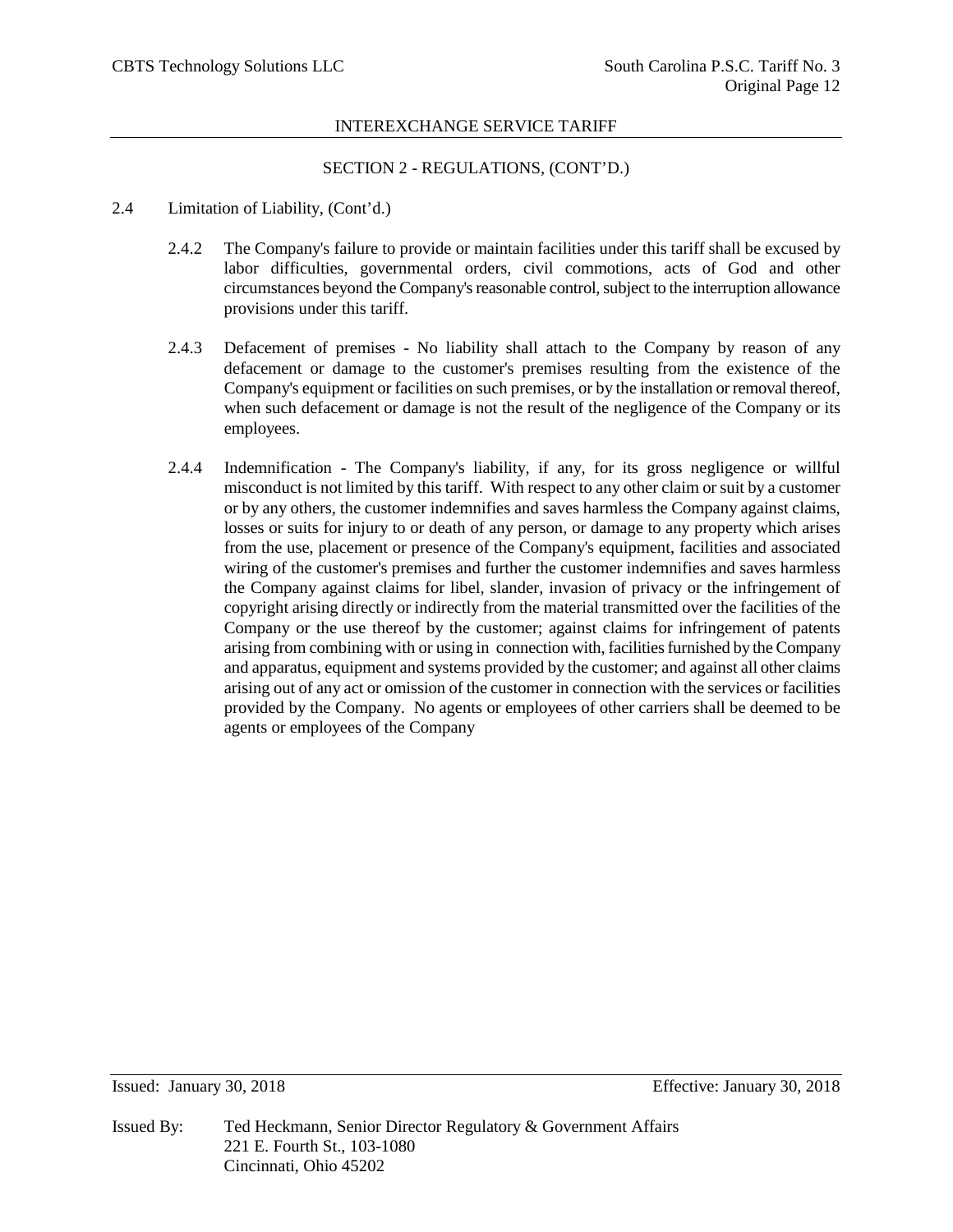# SECTION 2 - REGULATIONS, (CONT'D.)

## 2.4 Limitation of Liability, (Cont'd.)

- 2.4.5 The Company's liability, if any, for its gross negligence or willful misconduct is not limited by this tariff. With respect to any other claim or suit, by a customer or any others, for damages arising out of mistakes, omissions, interruptions, delays or errors, or defects in transmission occurring in the course of furnishing service hereunder, the Company's liability, if any, shall not exceed an amount equivalent to the proportionate charge to the customer for the period of service during which such mistake, omission, interruption, delay, error, or defect in transmission or service occurs and continues. This liability shall be in addition to any amounts that may otherwise be due to the customer under this tariff as an allowance for interruptions. However, any such mistakes, omission, interruptions, delays, errors, or defects in transmission or service which are caused or contributed to by the negligence or willful act of the customer, or authorized user, or joint user, or which arise from the use of customer provided facilities or equipment shall not result in the imposition of any liability whatsoever upon the Company.
- 2.4.6 The Company shall not be liable for any damages, including usage charges, that the customer may incur as a result of the unauthorized use of authorization codes or communications equipment. The unauthorized use of communications equipment includes, but is not limited to, the placement of calls from the customer's premises, and the placement of calls through equipment controlled and/or provided by the customer, that are transmitted over the Company's network without the authorization of the customer. The customer shall be fully liable for all such usage charges.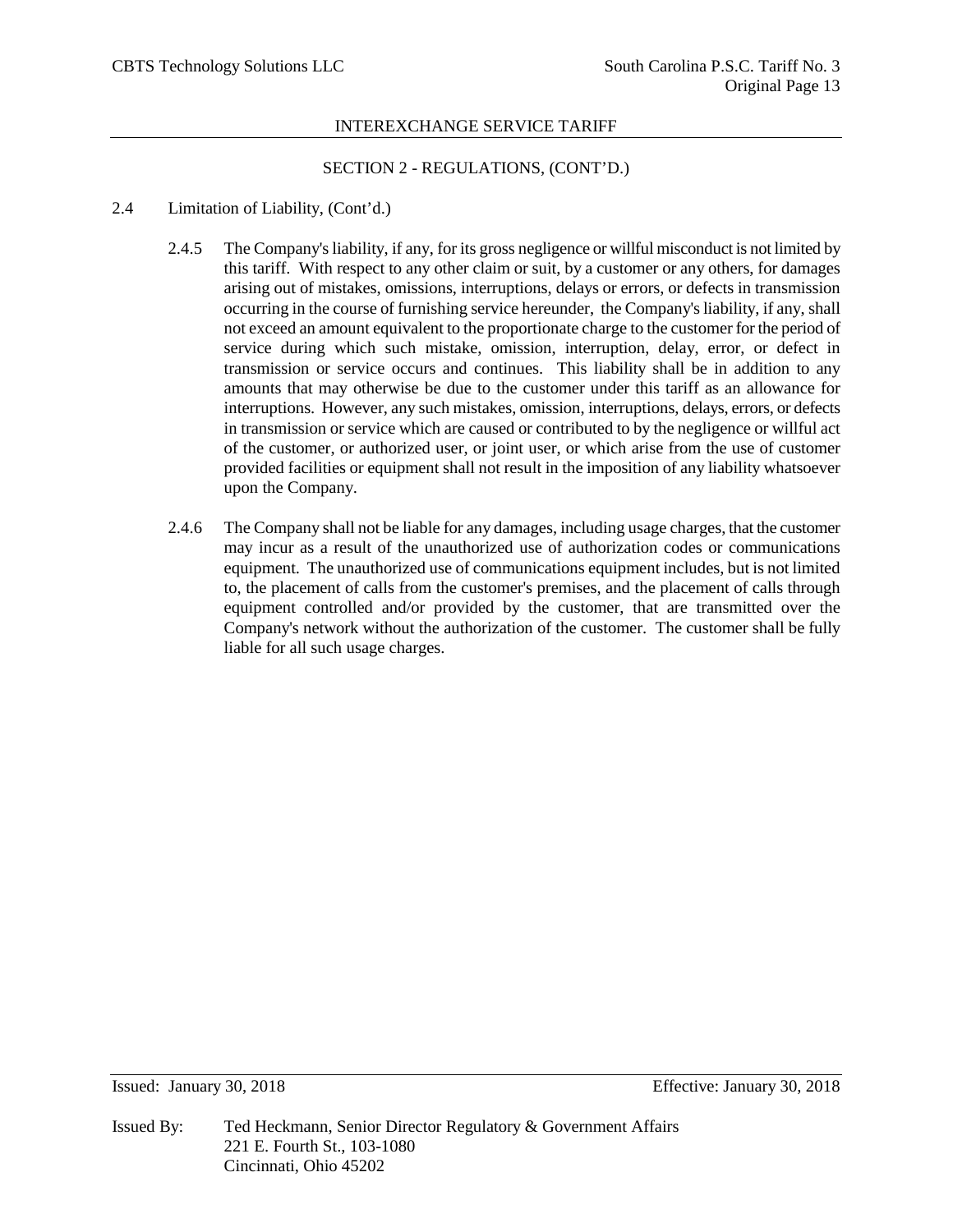# SECTION 2 - REGULATIONS, (CONT'D.)

## 2.5 Interruption of Service

- 2.5.1 If a customer's service is interrupted other than by the negligence or willful act of the customer, and it remains out of order for eight normal working hours or longer after access to the premises is made available and after being reported to be out of order, appropriate adjustments or refunds shall be made to the customer. The amount of adjustment or refund shall be determined on the basis of the known period of interruption, generally beginning from the time the service interruption is first reported. The refund to the customer shall be a pro rata part of the monthly recurring charges (but not for per minute or per call charges) for the period of days and that portion of the service facilities rendered useless or inoperative. The refund may be accomplished by a credit on a subsequent bill for the service.
- 2.5.2 A credit allowance for interruptions of service which are not due to the Company's testing or adjusting, to the negligence of the customer, or to the failure of the channels, equipment, and/or communications systems provided by the customer, are subject to the general liability provisions set forth herein. It shall be the obligation of the customer to notify the carrier of any interruption in service. Before giving such notice, the customer shall ascertain that the trouble is not being caused by any action or omission by or within the customer's control and is not in wiring or equipment connected to the carrier terminal.
- 2.6 Restoration of Service

The use and restoration of service in emergencies shall be in accordance with the Part 64, Sub-part D of the Federal Communications Commission's rules and Regulations which specifies the priority system for such activities.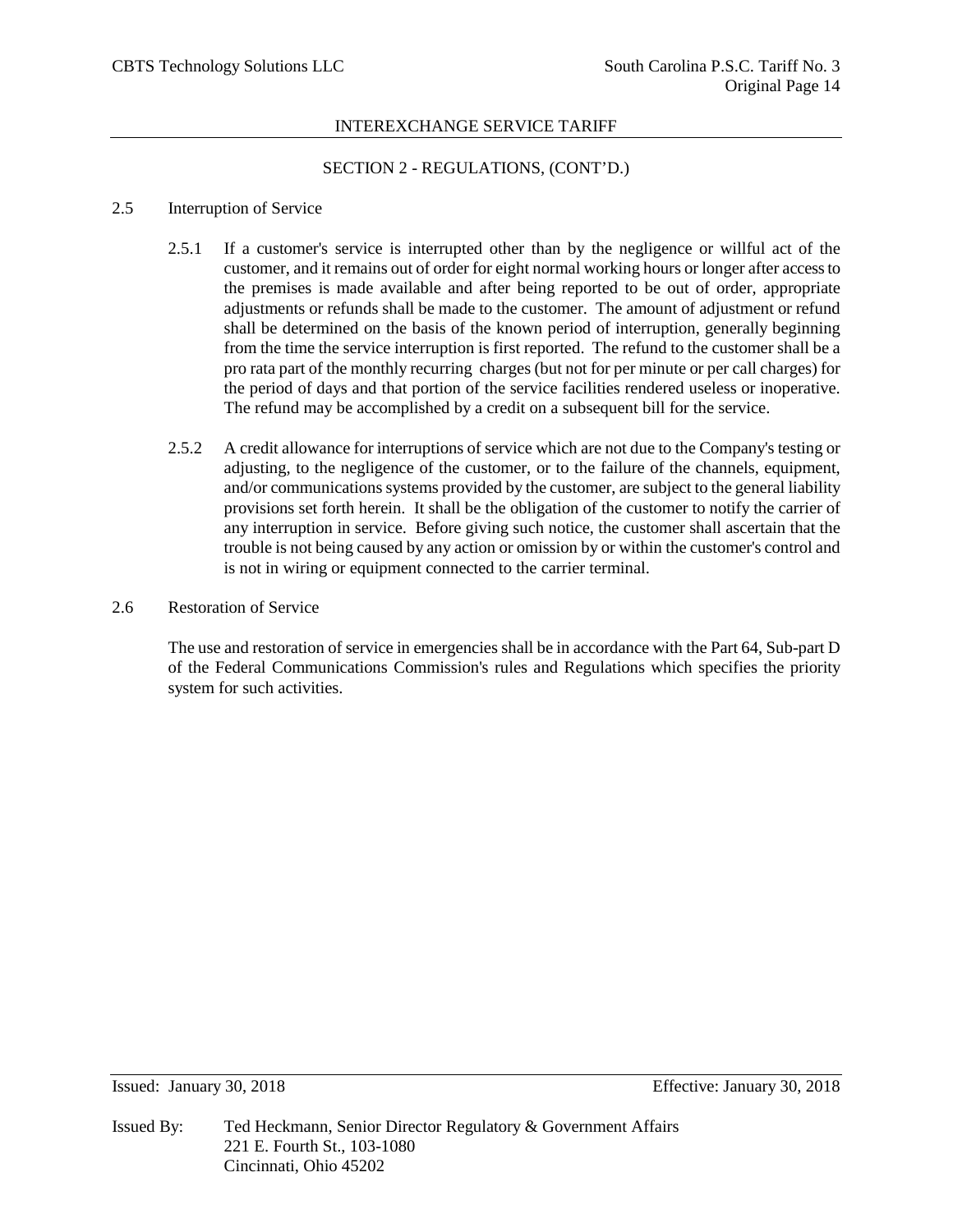# SECTION 2 - REGULATIONS, (CONT'D.)

# 2.7 Customer Responsibility

- 2.7.1 All customers assume general responsibilities in connection with the provisions and use of the Company's service. When facilities, equipment, and/or communication systems provided by others are connected to the Company's facilities, the customer assumes additional responsibilities. All customers are responsible for the following:
	- A. The customer is responsible for placing orders for service, paying all charges for service rendered by the Company and complying with all of the Company's regulations governing the service. The customer is also responsible for assuring that its users comply with regulations.
	- B. When placing an order for service, the customer must provide:
		- 1. The names and addresses of the persons responsible for the payment of service charges, and
		- 2. The names, telephone numbers, and addresses of the customer contact persons.
	- C. The customer must pay the Company for the replacement or repair of the Company's equipment when the damage results from:
		- 1. The negligence or willful act of the customer or user;
		- 2. Improper use of service; and
		- 3. Any use of equipment or service provided by others.
	- D. After receipt of payment for the damages, the Company will cooperate with the customer in prosecuting a claim against any third party causing damage.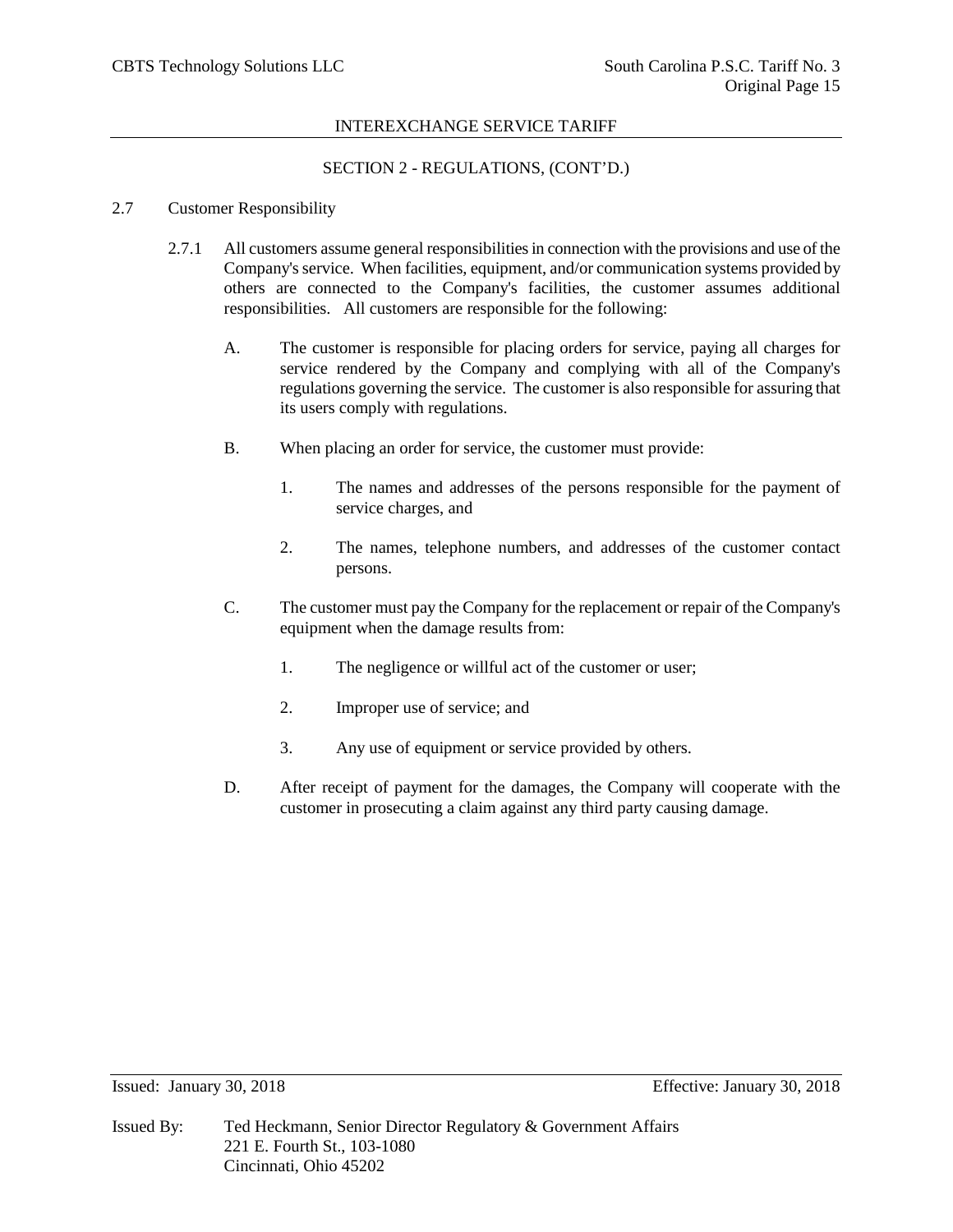# SECTION 2 - REGULATIONS, (CONT'D.)

## 2.7 Customer Responsibility, (Cont'd.)

2.7.2 Upon reasonable notice, the equipment provided by the Company shall be made available for such tests and adjustments as may be necessary to maintain them in satisfactory condition. No interruption allowance will be granted for the time during which such tests and adjustments are made.

## 2.7.3 Deposits

Applicants or customers whose financial condition is not acceptable to the Company may be required to make, at any time, a cash deposit for the purpose of guaranteeing final payment for service. For a new customer, a maximum deposit may be required up to an amount equal to an estimated two-month total bill (including toll and taxes). For an existing customer, a maximum deposit may be required up to an amount equal to the total actual bills of the highest two consecutive months within the preceding six months. Interest on cash deposits will be payable per the deposit rules and regulations prescribed by the Commission for the period during which the deposit is held. Such deposit will be refunded or credited to the customer upon termination or after one year of prompt payment for service.

## 2.7.4 Credit Allowance

Credit for failure of service or equipment will be allowed only when failure is caused by or occurs in equipment owned, provided and billed for, by the Company.

- A. Credit allowances for failure of service or equipment starts when the customer notifies the Company of the failure or when the Company becomes aware of the failure and ceases when the operation has been restored and an attempt has been made to notify the customer.
- B. The customer shall notify the Company of failures of service or equipment and make reasonable attempts to ascertain that the failure is not caused by the customer or in wiring or equipment connected to the terminal.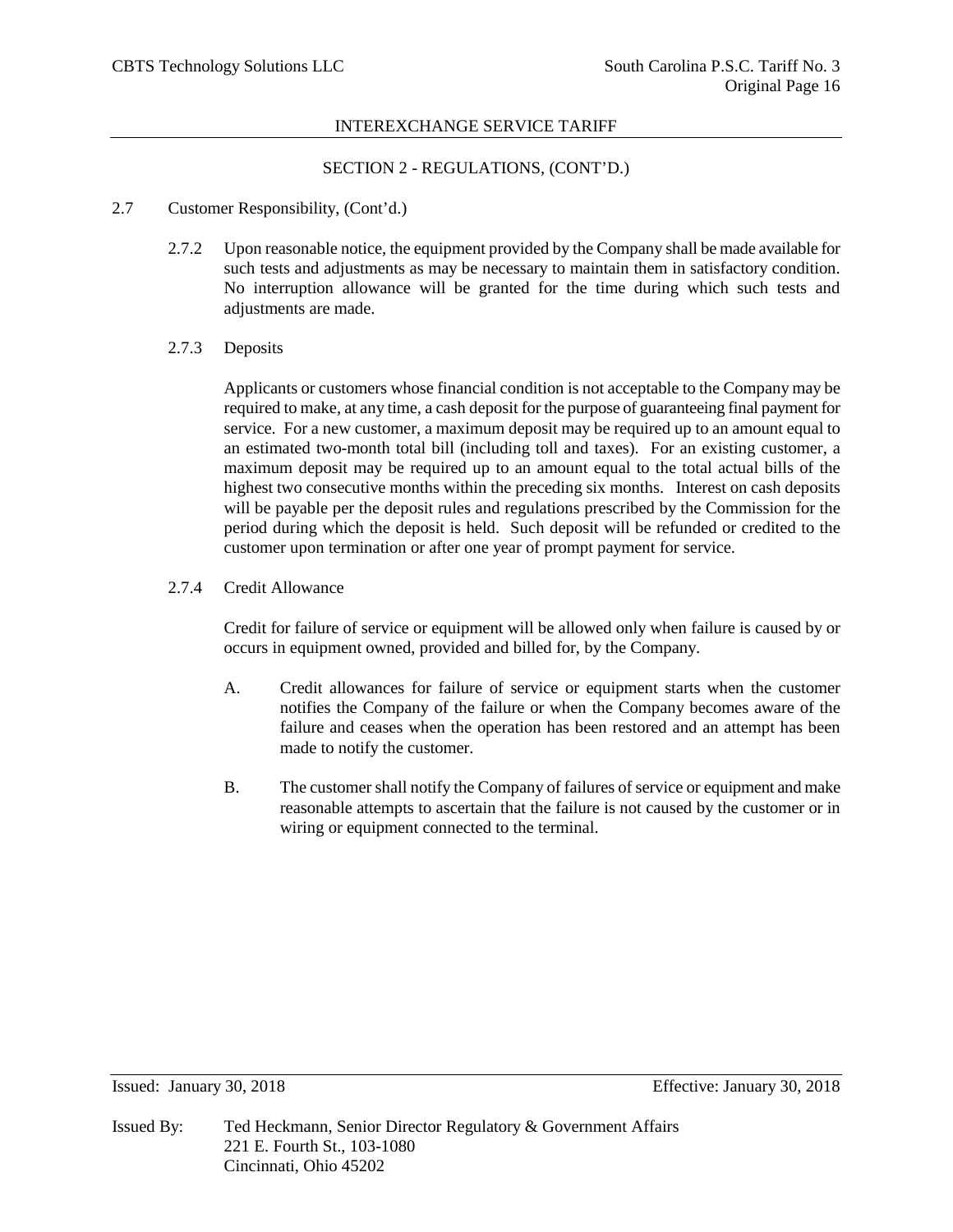# SECTION 2 - REGULATIONS, (CONT'D.)

## 2.7 Customer Responsibility, (Cont'd.)

- 2.7.4 Credit Allowance, (Cont'd.)
	- C. Only those portions of the service or equipment operation disabled will be credited. No credit allowances will be made for:
		- 1. Interruptions of service resulting from the Company performing routine maintenance;
		- 2. Interruptions of service for implementation of a customer order for a change in the service;
		- 3. Interruption caused by the negligence of the customer or an authorized user;
		- 4. Interruptions of service because of the failure of service or equipment due to the customer or authorized user provided facilities.
- 2.7.5 Cancellation by Customer

If a customer orders services requiring special equipment and/or facilities dedicated to the customer's use and then cancels its order before the service begins, before a completion of the minimum period mutually agreed upon by the customer and the Company, a charge will be made to the customer for the non-recoverable portions of expenditures or liabilities incurred expressly on behalf of the customer by the Company and not fully reimbursed by installation and monthly charges. If, based on such an order, any construction has either begun or been completed, but no such services provided, the non-recoverable cost of such construction shall be borne by the customer.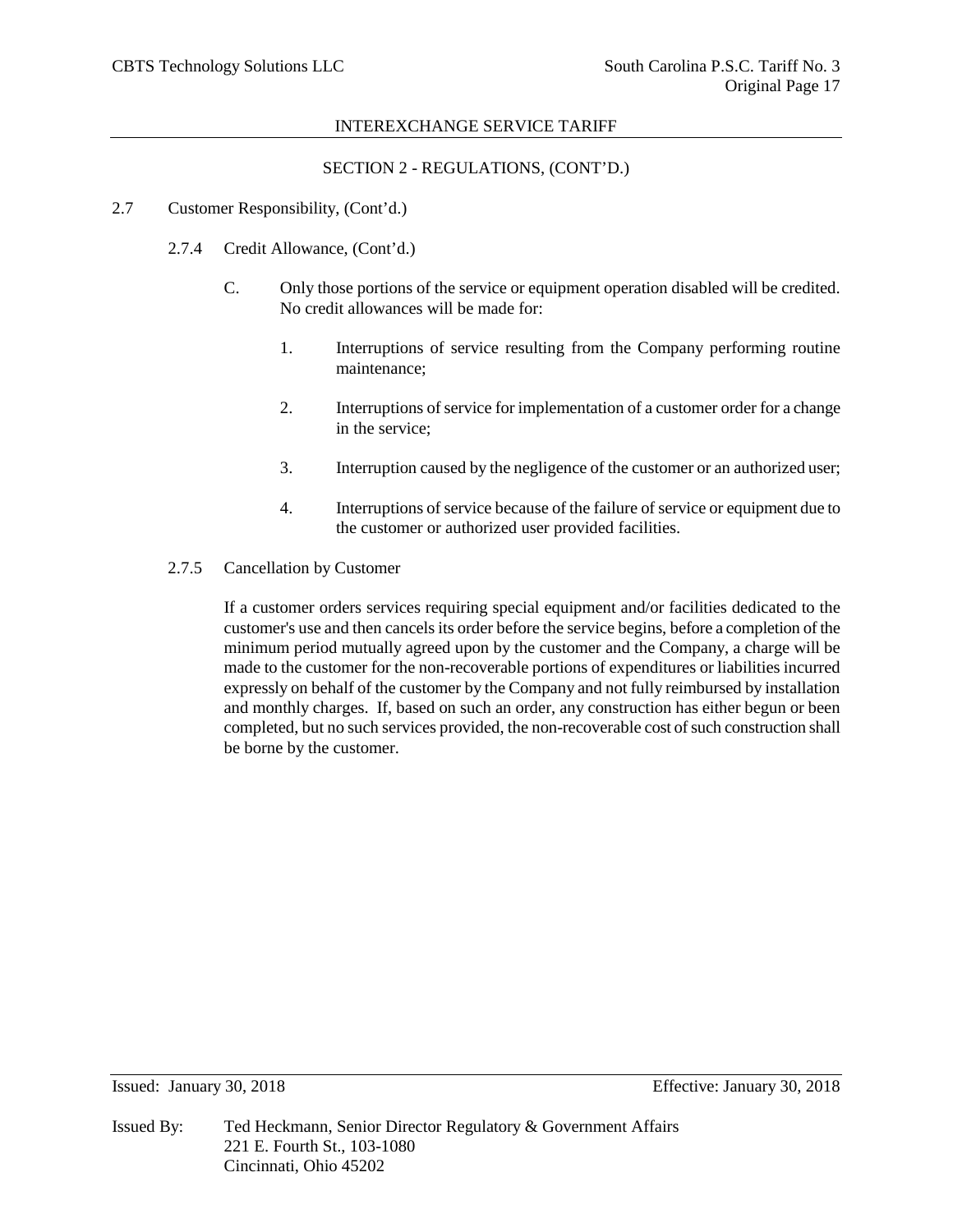# SECTION 2 - REGULATIONS, (CONT'D.)

## 2.7 Customer Responsibility, (Cont'd.)

2.7.6 Payment and Charges for Services

Charges for service are applied on a recurring and nonrecurring basis. Service is provided and billed on a monthly basis. Service continues to be provided until disconnection is requested by the customer in writing, or until canceled by the Company pursuant to this tariff.

A. Payment of Charges

Payment will be due upon receipt of the statement. A payment is considered delinquent thirty (30) days after rendition of the bill. A bill is considered rendered when deposited in the U.S. Mail for delivery to customer's last known address.

- 1. The customer is responsible for payment of all charges for service furnished to the customer. Charges based on actual usage during a month will be billed monthly in arrears. All fixed monthly and nonrecurring charges for services ordered will be billed monthly in advance.
- 2. Service may be denied or discontinued by the Company for non-payment of past due or delinquent amounts due the Company. Restoration of service will be subject to all applicable installation charges. Disconnection may not occur before thirty (30) days from invoice and the Company must give five (5) days written notice before any disconnection can occur.

# 2.7.7 Application of Rates

The rates for service are those in effect for the period that service is furnished.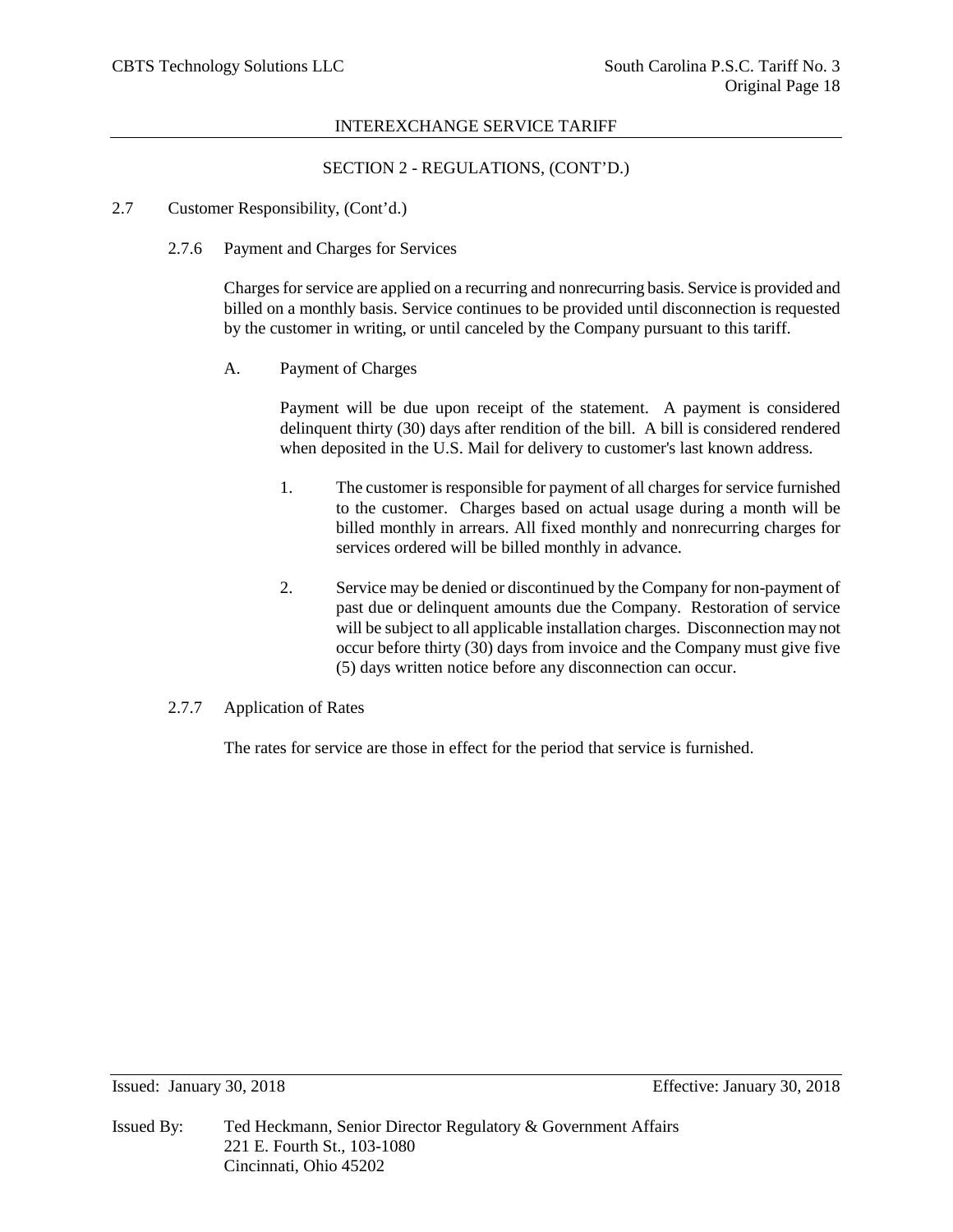# SECTION 2 - REGULATIONS, (CONT'D.)

## 2.8 Responsibility of the Company

- 2.8.1 Calculation of Credit Allowance Under the limitations of section 2.7.4, when service is interrupted the credit allowance will be computed on the following basis.
	- A. No credit shall be allowed for an interruption of less than two hours.
	- B. The customer shall be credited for an interruption of two hours or major fraction thereof that the interruption continues.
	- C. Where there has been an outage, and a minimum usage charge applies, and the customer fails to meet the minimum usage, a credit shall be applied against that minimum. The credit shall equal 1/360th of the monthly minimum charges associated with the portion of service disabled for each period of two hours or major fraction thereof that the interruption continues.
- 2.8.2 Cancellation of Credit

Where the Company cancels a service or the provision of equipment and the final service period is less than the monthly billing period, a credit will be issued for any amounts billed in advance, prorated at 1/30th of the monthly recurring charge for each day the service was rendered or the equipment was provided. This credit will be issued to the customer or applied against the balance remaining on the customer's account.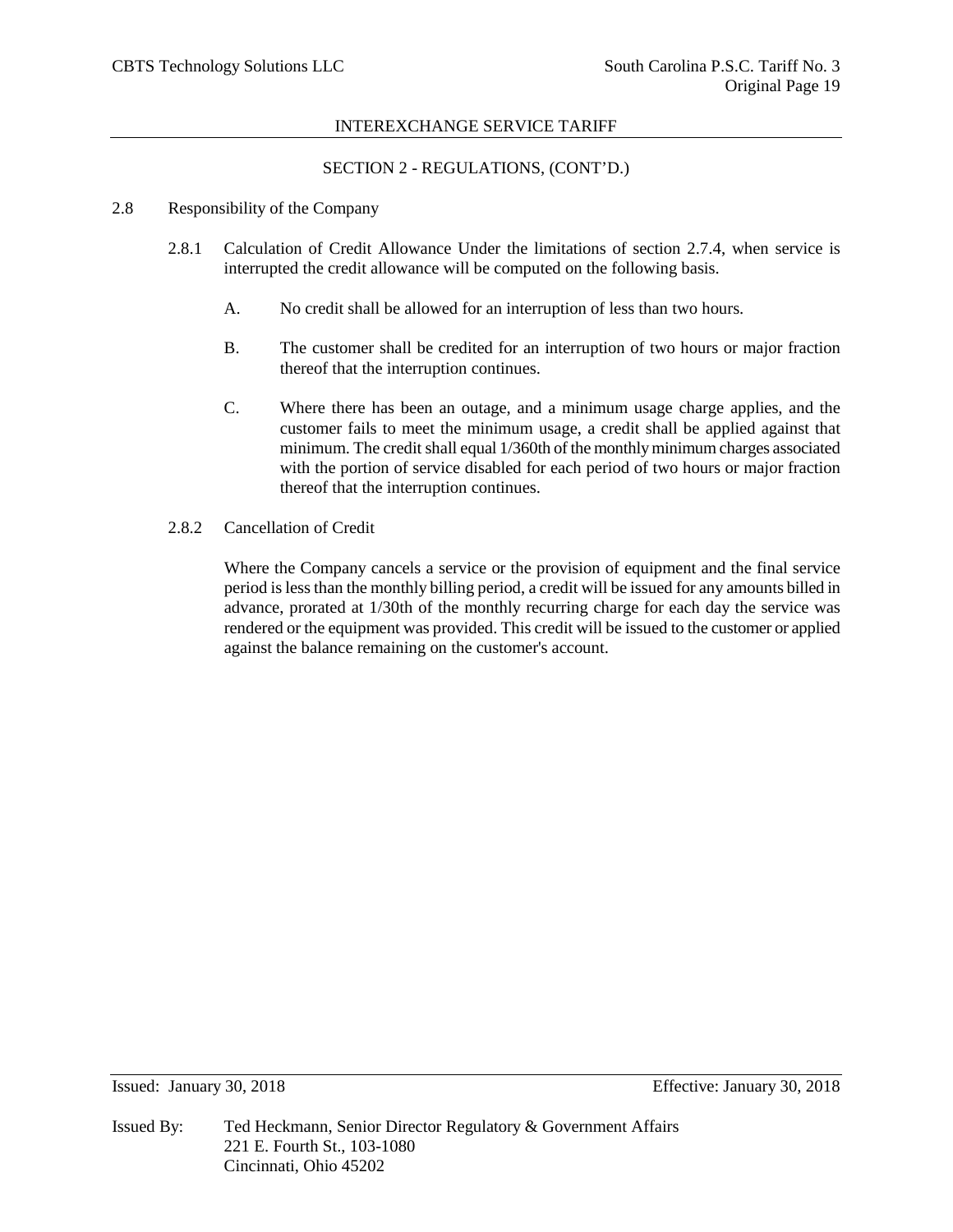# SECTION 2 - REGULATIONS, (CONT'D.)

- 2.8 Responsibility of the Company, (Cont'd.)
	- 2.8.3 Disconnection of Service by the Company

Upon five (5) days written notice, the Company may discontinue service or cancel an application for service without incurring any liability for any of the following reasons:

- A. Non-payment of any sum due to the Company for service for more than thirty days beyond the date of rendition of the bill for such service;
- B. Violation of any regulation governing the service under this tariff;
- C. Violation of any law, rule, or regulation of a government authority having jurisdiction over the service; or
- D. The Company is prohibited from furnishing services by order of a court or other government authority having jurisdiction.
- E. Customer uses equipment is such a manner as to adversely affect the Company's equipment or service to others.
- 2.8.4 Fractional Charges

Charges for a fractional part of a month (which follows a full month) are calculated by counting the number of days remaining in the billing period after service is furnished or has been discontinued. The number of days remaining in the billing period are counted starting with the day after the service was furnished or discontinued. Divide that figure by thirty days. The resultant fraction is then multiplied by the monthly charge to arrive at the fractional monthly charge.

2.8.5 Insufficient Fund Checks

Customers will be charged a fee no greater than permitted by S.C. Code Ann. § 34-11-70 on all checks issued to the Company which are returned due to insufficient funds. The current check charge is \$30.00. At the discretion of the Company, the insufficient funds check charge may be waived under appropriate circumstances (e.g. a bank error).

Issued: January 30, 2018 Effective: January 30, 2018

Issued By: Ted Heckmann, Senior Director Regulatory & Government Affairs 221 E. Fourth St., 103-1080 Cincinnati, Ohio 45202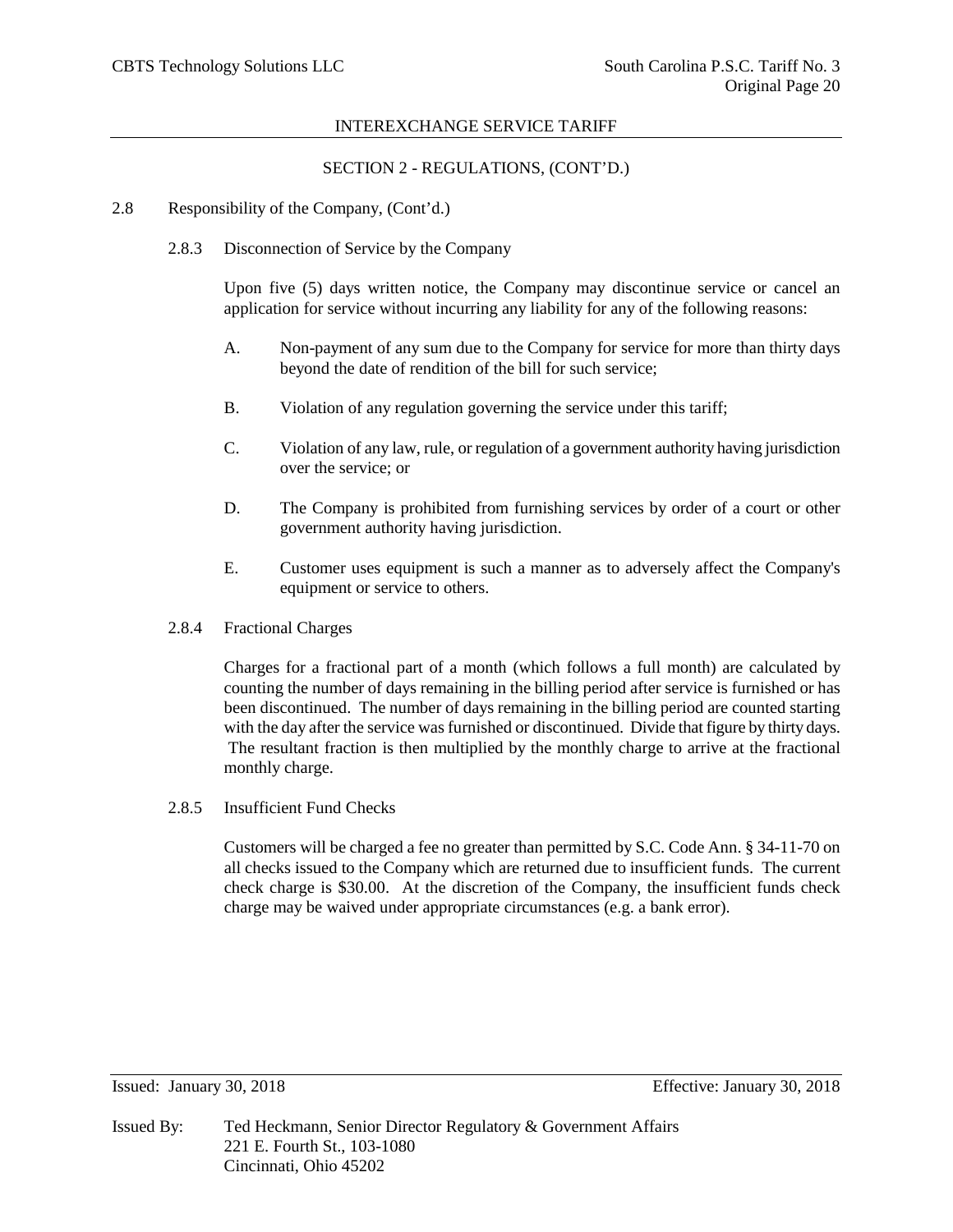# SECTION 2 - REGULATIONS, (CONT'D.)

## 2.9 Taxes and Fees

- 2.9.1 All state and local taxes (e.g., gross receipts tax, sales tax, municipal utilities tax) are not included in the rates under this tariff, but shall be listed as separate line items on the customer's bill.
- 2.9.2 To the extent that a municipality, other political subdivision or local agency of government, or commission imposes and collects from the Company a gross receipts tax, occupation tax, license tax, permit fee, franchise fee, or regulatory fee, such taxes and fees shall, as allowed by law, be billed pro rata to the customer receiving service from the Company within the territorial limits of such municipality, other political subdivision or local agency of government.
- 2.9.3 Service shall not be subject to taxes for a given taxing jurisdiction if the customer provides the Company with written verification, acceptable to the Company and to the relevant taxing jurisdiction, that the customer has been granted a tax exemption.
- 2.9.4 The Company may adjust its rates or impose additional rates on its customer to recover amounts it is required by governmental or quasi-governmental authorities to collect from or pay to others. The Company may also adjust its rates or impose additional rates to cover the administrative cost of collecting such charges or paying compensation to other entities. Examples of such programs include, but are not limited to, the Universal Service Fund (USF), the Presubscribed Interexchange Carrier Charge (PICC), and compensation to pay telephone service providers for the use of their pay telephones to access the Company's services.
- 2.9.5 South Carolina Universal Service Fund (SCUSF) Charge

Services provided pursuant to this Tariff are subject to an undiscountable monthly South Carolina Universal Service Charge. Based on billing availability, the SCUSF charge is applied to the Customer's total net intrastate charges for calls that both originate and terminate and are billed within the State of South Carolina, after application of all applicable discounts and credits after October 1, 2001. Intrastate charges are assessed the SCUSF Charge at the rate ordered by the South Carolina Public Service Commission.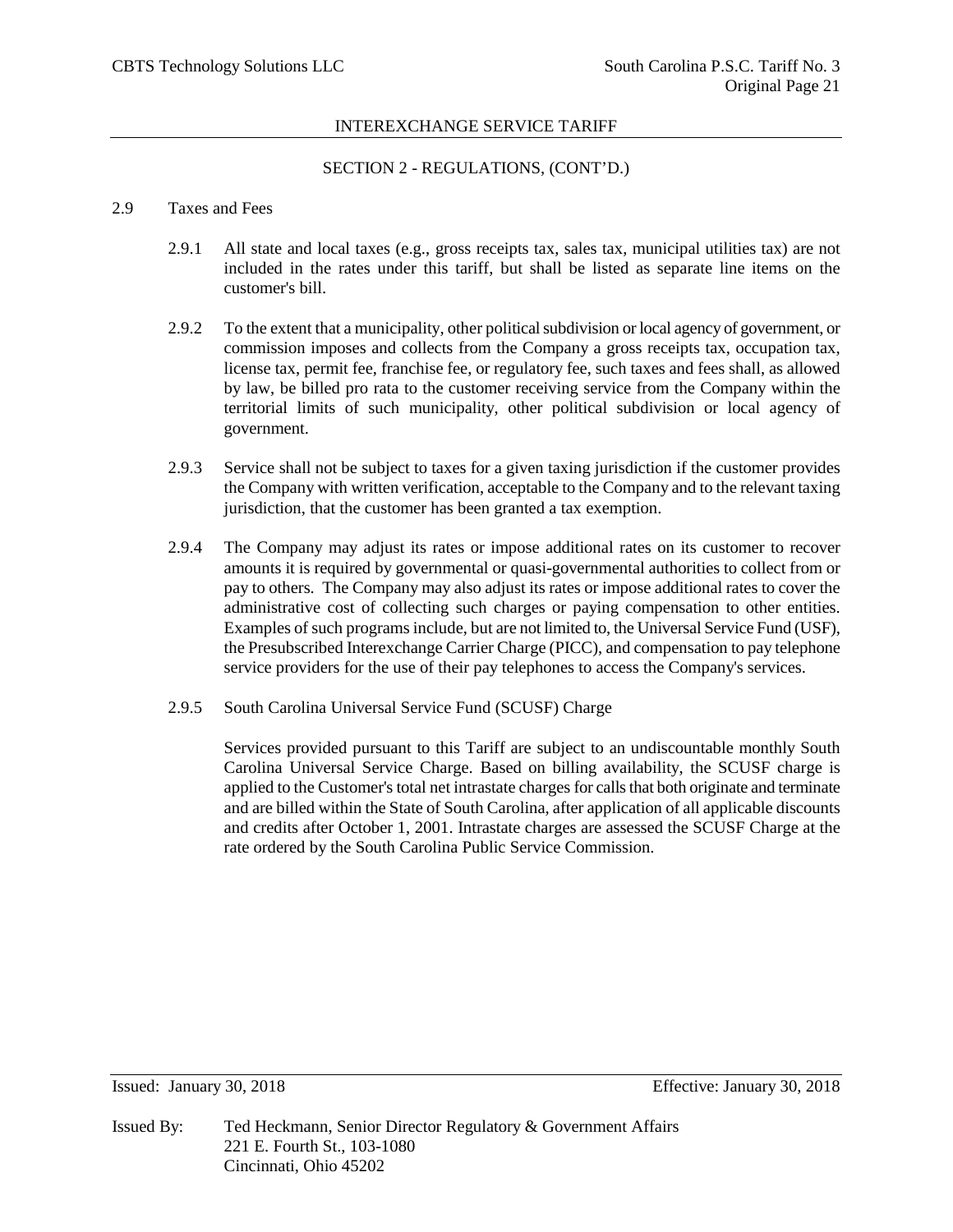# SECTION 3 - LONG DISTANCE SERVICES

## 3.1 Timing of Calls

- 3.1.1 The customer's monthly usage charges for the Company service are based upon the total number of minutes the customer uses and the service options to which the customer subscribes. Chargeable time begins when the connection is established between the calling station and the called station or PBX. Chargeable time ends when the either party hangs up. If the called station hangs up but the calling station does not, chargeable time ends when the connection is released by automatic timing equipment within the telecommunications network.
- 3.1.2 No charges apply if a call is not completed.

## 3.2 Start of Billing

For billing purposes, the start of service is the day following acceptance by the customer of the Company's service or equipment. The end of service date is the last day of the minimum notification of cancellation or any portion of the last day, after receipt by the Company of notification of cancellation as described in Section 2 of this tariff.

3.3 Interconnection

Service furnished by the Company may be interconnected with services or facilities of other authorized communications common carriers and with private systems, subject to the technical limitations established by the Company. Service technical limitations established by the Company. Service furnished by the Company is not part of a joint undertaking with such other carriers. Any special interface equipment of the Company and other participating carriers shall be provided at the customer's expense.

Interconnection with the facilities or services of other carriers shall be under the applicable terms and conditions of other carriers' tariffs. The customer is responsible for taking all necessary legal steps for inter connecting its customer-provided terminal equipment or communications systems with the Company's. The customer shall secure all licenses, permits, right-of-ways, and other arrangements necessary for such interconnection.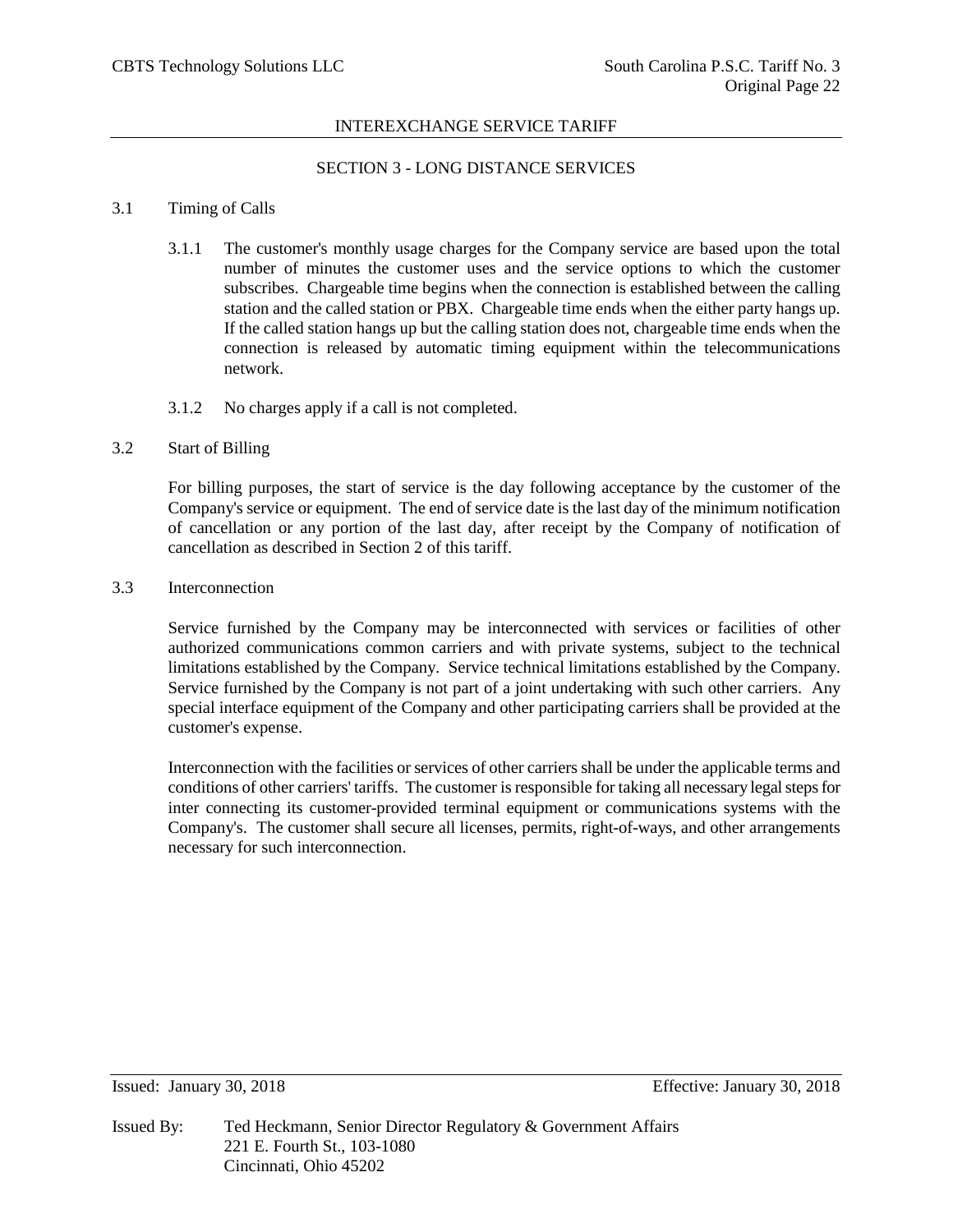# SECTION 3 - LONG DISTANCE SERVICES, (CONT'D.)

## 3.4 Terminal Equipment

The Company's service may be used with or terminated in customer provided terminal equipment or customer provided communication systems, such as teleprinter, handsets, or data sets. Such terminal equipment shall be furnished and maintained at the expense of the customer, except as otherwise provided. The customer is responsible for all costs at its premises, including customer personnel, wiring, electrical power, and the like incurred in its use of the Company's service.

The customer shall ensure that its terminal facilities are of the proper mode, band-width, power, data, speed, and signal level for the intended use of the customer, and that the signals do not damage the Company's equipment, injure personnel or degrade service to other customers.

If the customer fails to maintain and operate its terminal equipment properly, resulting in the occurrence or possibility of harm to the Company's equipment or personnel, or impairment to the quality of service to other customers, the Company may, upon written notice, require the use of protective equipment at the customer's expense. If this fails to produce satisfactory quality and safety of service, the Company may, upon written notice, terminate the customer's service.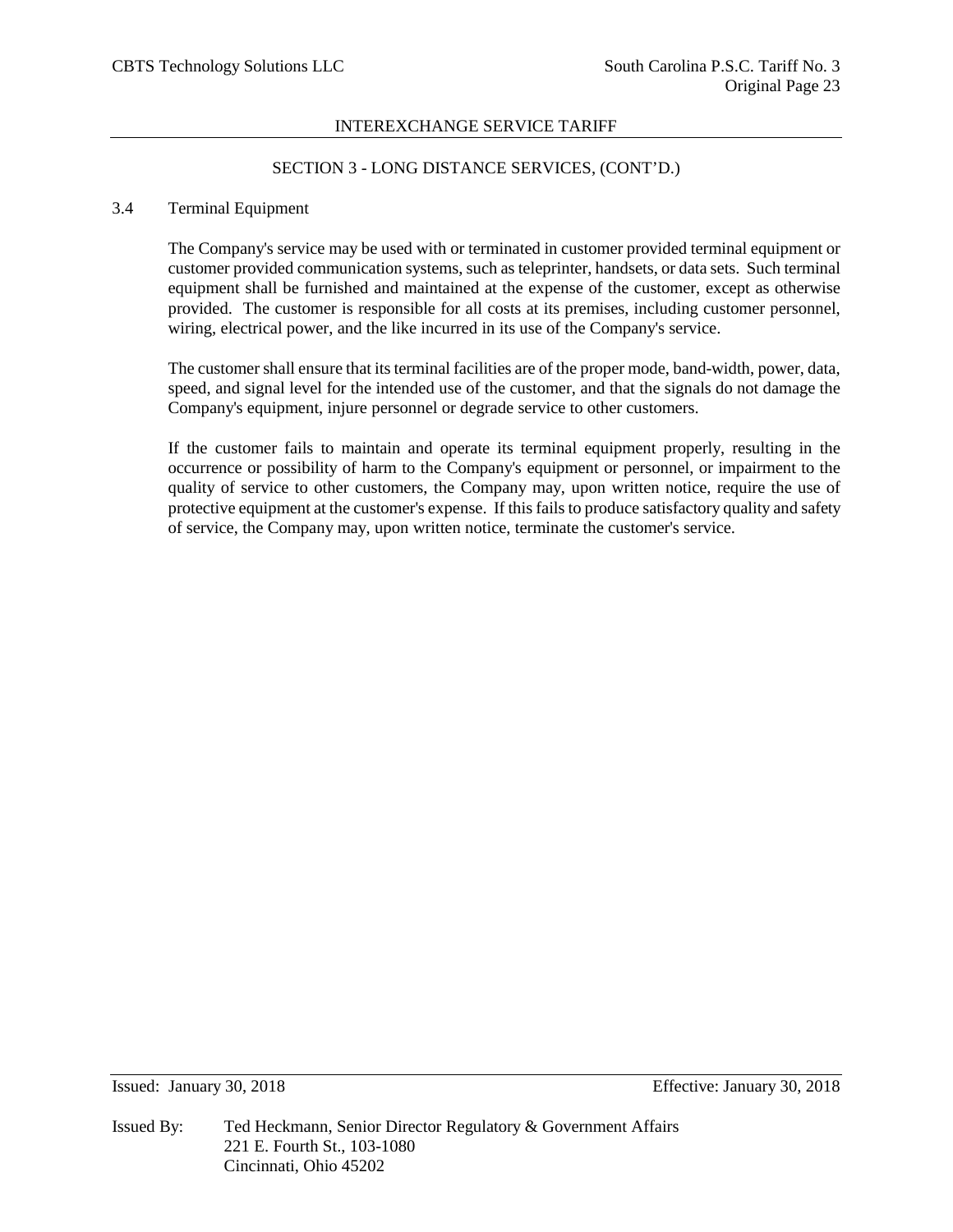# SECTION 3 - LONG DISTANCE SERVICES, (CONT'D.)

# 3.5 Calculation of Distance

Usage charges for all mileage sensitive products are based on the airline distance between rate centers associated with the originating and terminating points of the call.

The airline mileage between rate centers is determined by applying the formula below to the vertical and horizontal coordinates associated with the rate centers involved. The Company uses the rate centers and associated vertical and horizontal coordinates that are currently being used within the industry.

Formula:

$$
\sqrt{\frac{(V_{1}-V_{2})^{2}+(H_{1}-H_{2})^{2}}{10}}
$$

# 3.6 Minimum Call Completion Rate

The customer can expect a call completion rate of 99% per 100 calls attempted during peak use periods for all Feature Group D (1+) services. The Company will engineer its switching systems on the basis that ninety-nine percent (99%) of the customers accessing their system will be served during the busy hour.

3.7 Special Service Arrangements

Special Service Arrangement charges will be based on the estimated cost of furnishing such services including the cost of operating and maintaining such a service, the cost of equipment and materials used in providing such a service, the cost of installation including engineering, labor supervision, transportation, and the cost of any other specific item associated with the particular Special Service Arrangement request.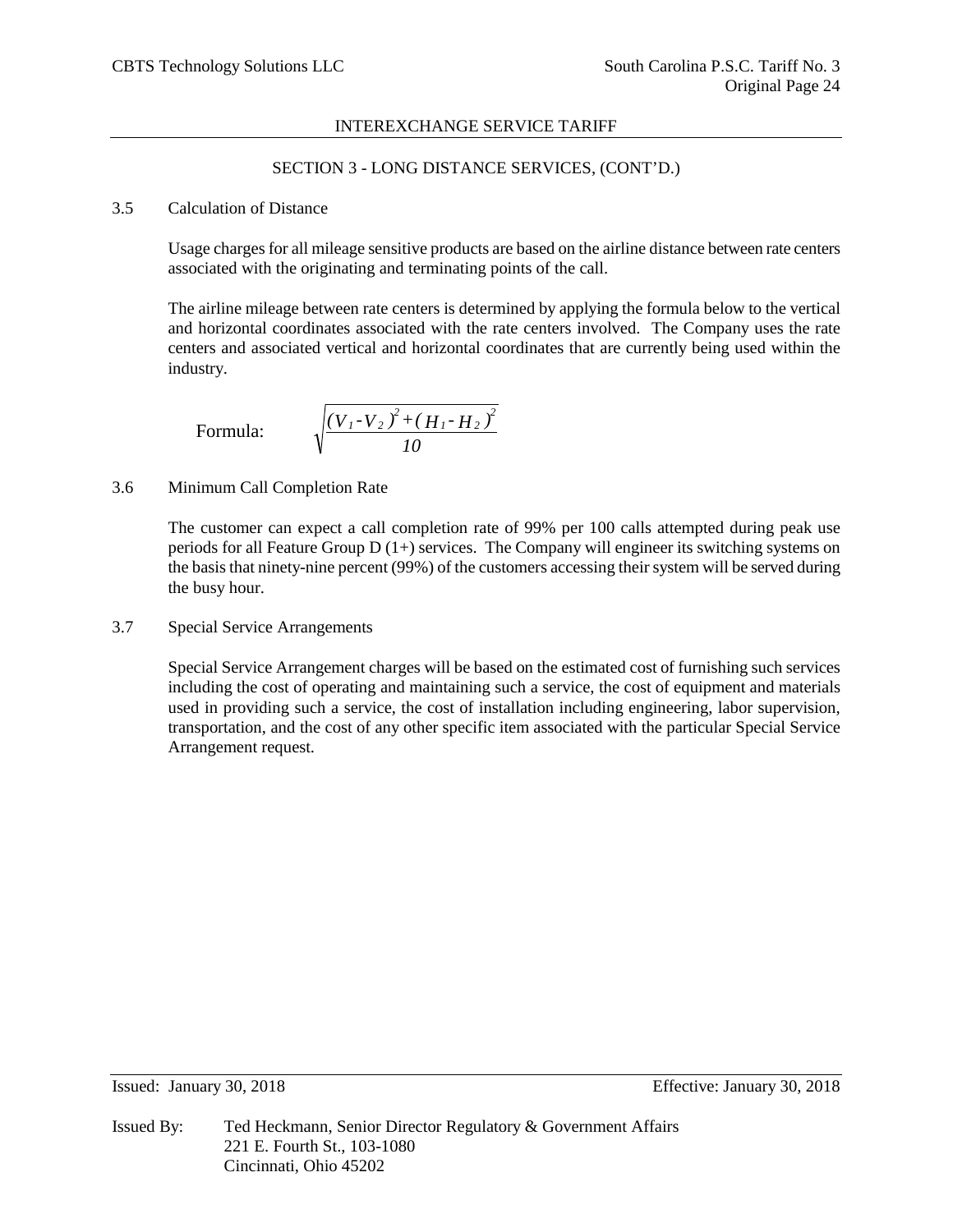# SECTION 3 - LONG DISTANCE SERVICES, (CONT'D.)

# 3.8 General

The Company offers Message Telecommunications Service or MTS, Inbound 800 Service, Calling Card Service and Operator Assisted calling programs. The customer's total monthly use of Carrier's service is charged at the applicable rates per minute set forth herein.

## 3.8.1 Message Telecommunications Service (MTS)

MTS or 1+ dialing is achieved by when the LEC programs the customer's telephone lines to automatically route  $1+$  calls to the Company's network. Service is billed in six (6) second increments with a minimum of 30 seconds for business services and (60) second increments with a minimum of 60 seconds for residential service.

# 3.8.2 Toll Free (i.e., 800/888) Service

Toll Free Service is inbound telecommunications service which permits calls to be completed to the customer's location without charge to the calling party. Access to the service is gained by dialing a ten-digit telephone number which terminates at the customer's location. Toll Free Services originate via normal shared use facilities and are terminated via the customers' local exchange service access line.

The Company will accept a prospective Toll Free Service at customer's request for up to ten (10) toll free telephone numbers and will reserve such numbers on a first-come first-served basis. All request for Toll Free Service number reservations must be written, dated and signed by the customer. The Company does not guarantee the availability of numbers until assigned. The requested Toll Free Service telephone numbers, if available, will be reserved for and furnished to the customer.

If a customer who has received a Toll Free Service number does not subscribe to Toll Free Service within thirty (30) days, the Company reserves the right to re-assign the number to another customer.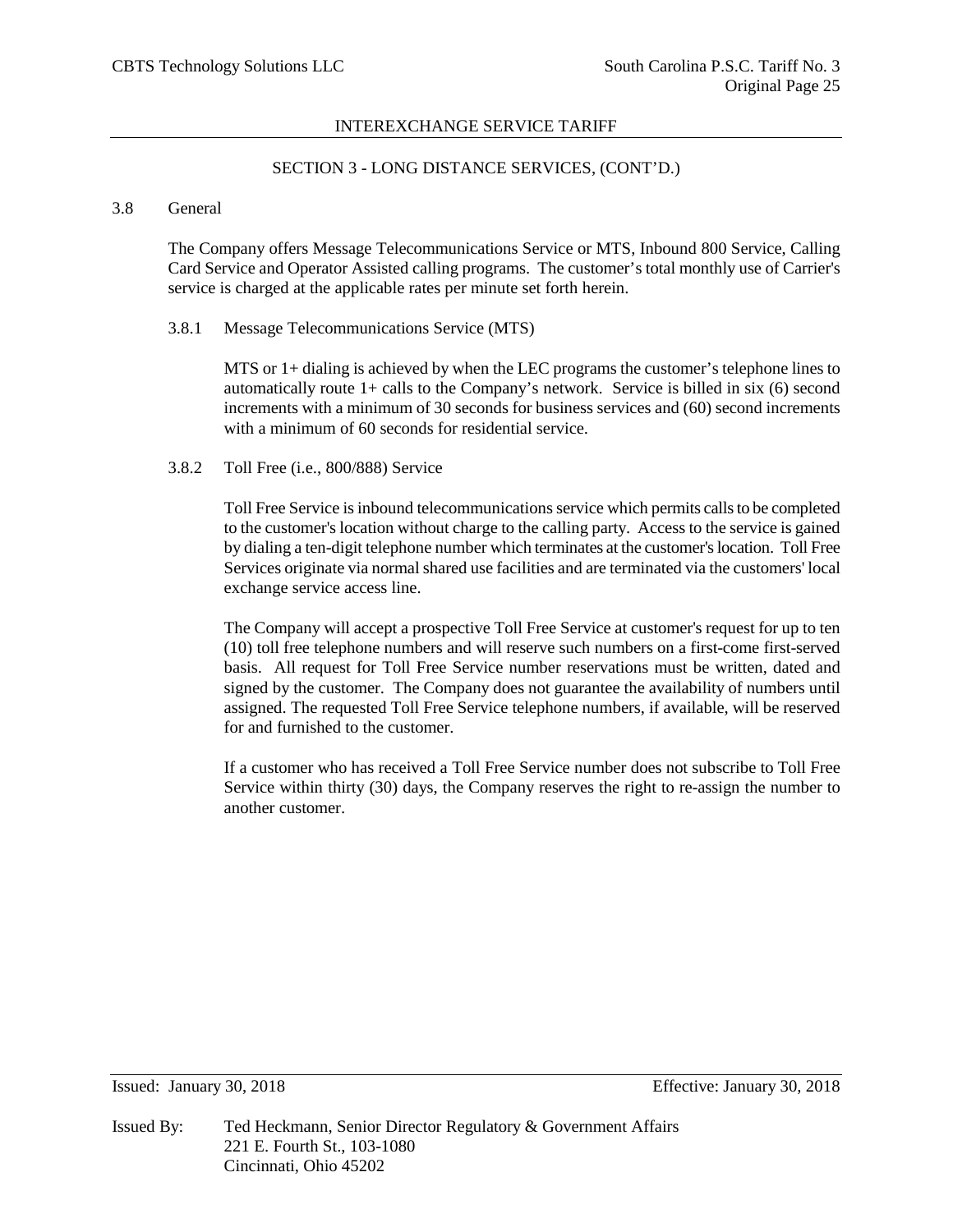## SECTION 3 - LONG DISTANCE SERVICES, (CONT'D.)

#### 3.8 General, (Cont'd.)

## 3.8.3 Calling Card Service

Calling Card Service allows subscribers who are away from home or office to place calls by gaining access to the Company's network via an 800 number. Calling Card Service is provided upon request to presubscribed customer and is not a stand-alone product.

## 3.8.4 Directory Assistance

Listed telephone numbers will be provided to requesting customers at a per call charge.

## 3.9 Usage Charges and Billing Increments

3.91 Usage Charges

Usage charges are determined by the time of day rate periods and minutes of use within each rate period. The rate period is determined by the time and day of call origination at the customer's location.

#### 3.9.2 Billing Increments

Unless specifically stated in the product description, usage is billed in six (6) second increments.

# 3.10 Casual Calling Plan

Allows an end user who does not have a current account with the Company, to have access to the Company's network and the subsequent use of service. Access is obtained by dialing the Company's access code.

Maximum Per Minute Rate: \$0.40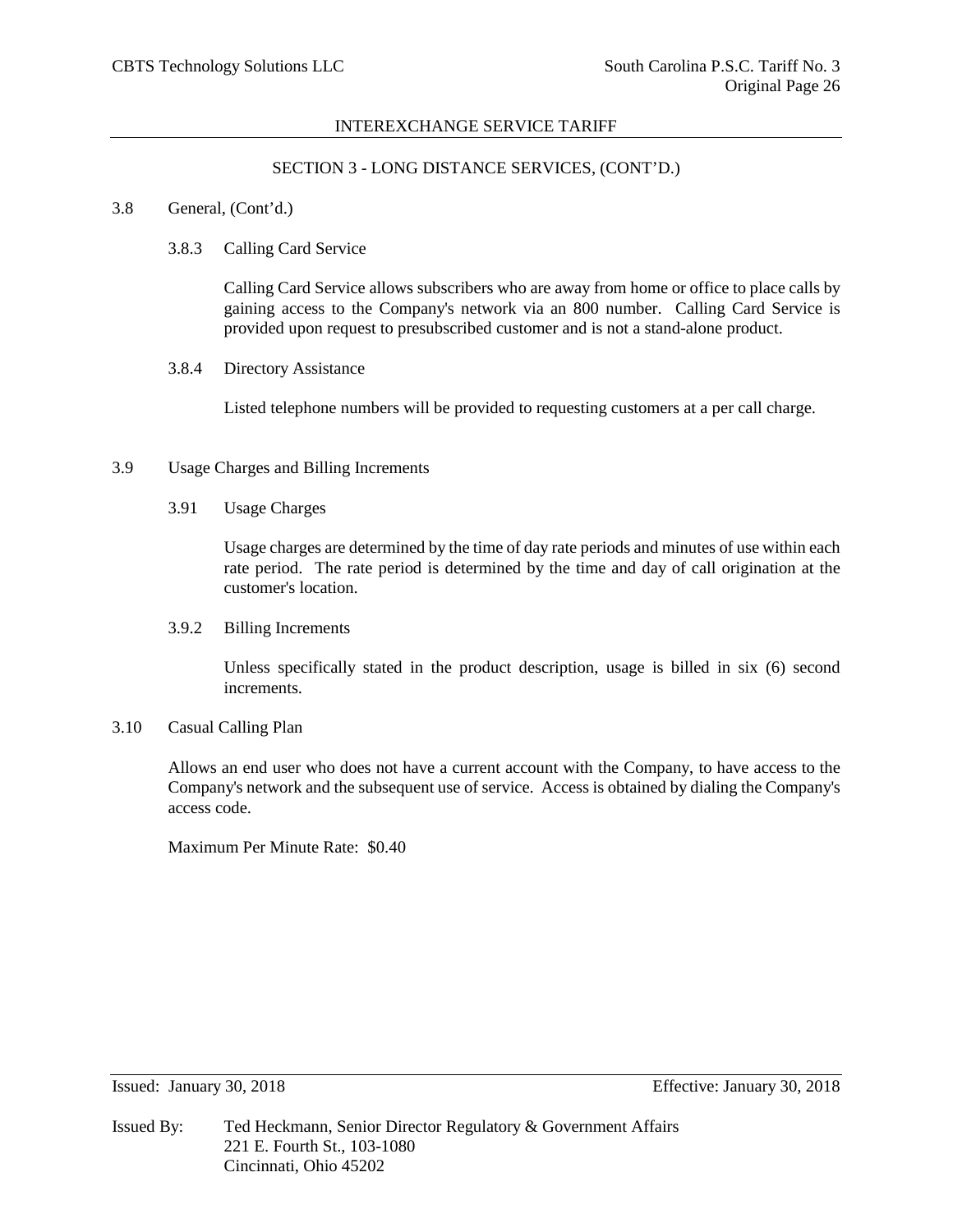# SECTION 3 - LONG DISTANCE SERVICES, (CONT'D.)

## 3.11 Pay Telephone (Payphone) Surcharge

A surcharge shall be assessed for each call made from a pay telephone to a Company-provided tollfree number or placed by using a Company-provided calling card. This charge is to compensate the Company for the Federal Communications Commission assessment which is paid by the Company to pay telephone service providers for the use of their pay telephone instruments.

|                  | <b>MAXIMUM RATES</b> |
|------------------|----------------------|
| Per Call Charge: | \$0.50               |

## 3.12 Calling Card Services

Per Minute Rates (unless stated otherwise in toll plan rates)

| Residence<br><b>Business</b>                   | <b>MAXIMUM RATES</b><br>$$0.50/m$ inute<br>$$0.50/m$ inute |
|------------------------------------------------|------------------------------------------------------------|
| Surcharge<br>Domestic                          | $$1.40$ per call                                           |
| $\alpha$ (i.e., $\Omega$ 00/888) Service Rates |                                                            |

| 3.13 |  |  | Toll Free (i.e., 800/888) Service Rates |
|------|--|--|-----------------------------------------|
|------|--|--|-----------------------------------------|

| <b>Monthly Service Charge</b> | <b>MAXIMUM RATES</b><br>\$15.00                                  |
|-------------------------------|------------------------------------------------------------------|
| Time of Day Routing Service:  | \$200.00 per setup, change or removal                            |
| Area Code blocking:           | \$200.00 per setup, change or removal                            |
| 800 Directory Service:        | Monthly Service Charge $-$ \$20.00<br>Initial Charge $-$ \$30.00 |

# 3.14 Operator Services

With respect to the provision of operator services, the Company shall not charge rates any greater than AT&T's intrastate rates, plus any Commission approved property imposed fees, at the time the call is completed.

Issued: January 30, 2018 Effective: January 30, 2018

Issued By: Ted Heckmann, Senior Director Regulatory & Government Affairs 221 E. Fourth St., 103-1080 Cincinnati, Ohio 45202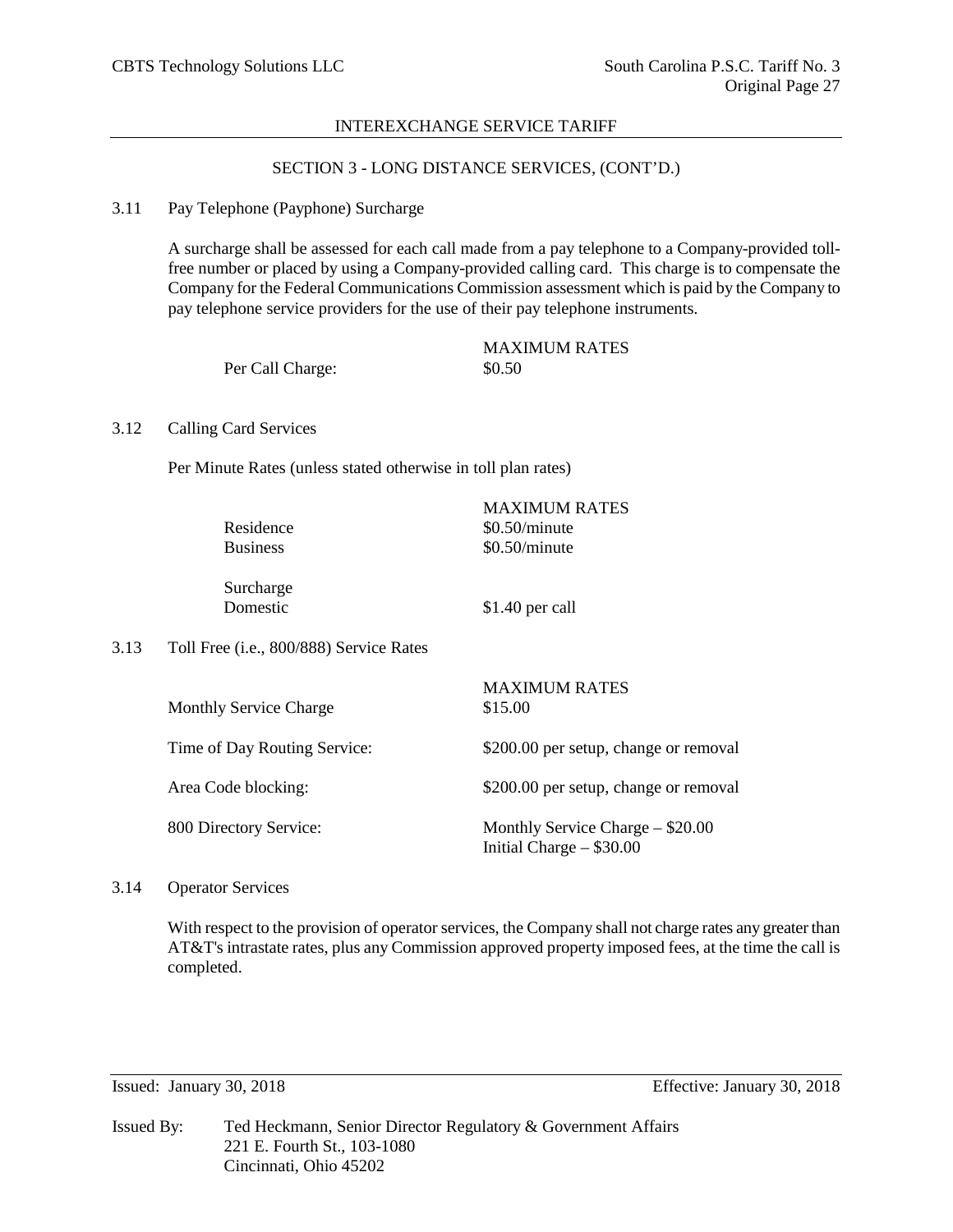## SECTION 3 - LONG DISTANCE SERVICES, (CONT'D.)

#### 3.15 Residential Toll Plans

## 3.15.1 Service Descriptions

## A. AnyTime 500 (Product 64)

For a monthly service fee, customers subscribing to this plan will receive 500 minutes of outbound domestic long distance each month. A per minute rate will apply after the initial 500 minutes. Plan includes a calling card. 8XX service is available for a monthly fee. Call detail will be provided on monthly bills only when plan minutes are exceeded or upon customer's request.

## B. AnyTime 750 (Product 189)

For a monthly service fee, customers subscribing to this plan will receive 750 minutes of outbound domestic long distance each month. A per minute rate will apply after the initial 750 minutes. Plan includes a calling card. 8XX service is available for a monthly fee. Call detail will be provided on monthly bills only when plan minutes are exceeded or upon customer's request.

# C. AnyTime 1000 (Product 198)

For a monthly service fee, customers subscribing to this plan will receive 1000 minutes of outbound domestic long distance each month. A per minute rate will apply after the initial 1000 minutes. Plan includes a calling card. 8XX service is available for a monthly fee. Call detail will be provided on monthly bills only when plan minutes are exceeded or upon customer's request.

# D. Basic II (Product 368)

Customers subscribing to this plan will be charged per minute rate on Intrastate  $1+$ outbound service. There is a monthly, minimum usage charge associated with this plan. Calls that will be applied to the minimum usage include inbound and outbound toll calls, calling card calls; collect calls, and operator-assisted calls. Plan includes a calling card.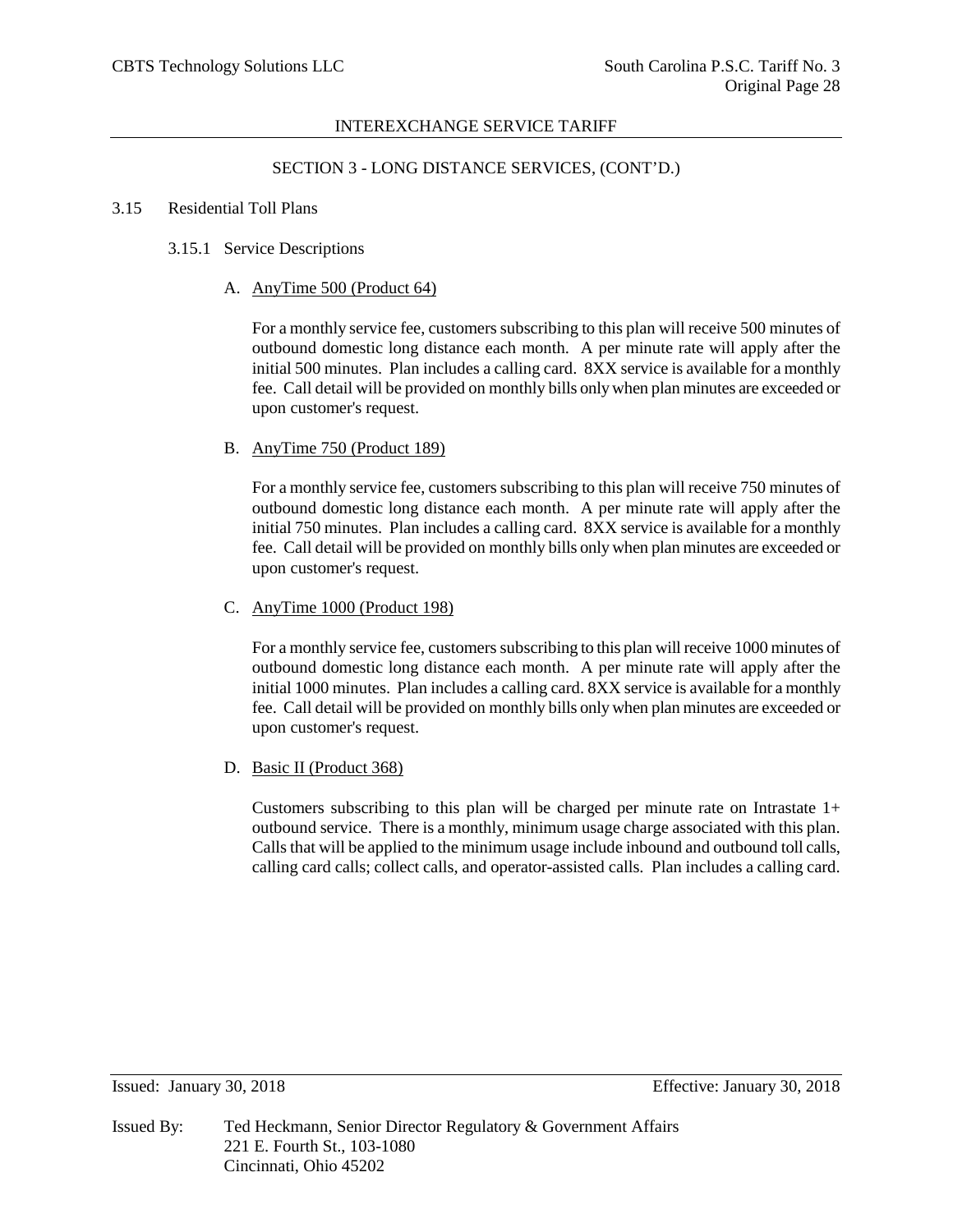## SECTION 3 - LONG DISTANCE SERVICES, (CONT'D.)

- 3.15 Residential Toll Plans, (Cont'd.)
	- 3.15.1 Service Descriptions, (Cont'd.)
		- E. AnyTime 100 (Product 591)

For a monthly service fee, customers subscribing to this plan will receive 100 minutes of outbound domestic long distance each month. A per minute rate will apply after the initial 100 minutes. Plan includes a calling card. 8XX service is available for a monthly service fee. Call detail will be provided on monthly bills only when plan minutes are exceeded or upon customer's request.

F. AnyTime 5000 (Product 597)

For a monthly service fee, customers subscribing to this plan will receive 5000 minutes of outbound domestic long distance each month. A per minute rate will apply after the initial 5000 minutes. Plan includes a calling card. 8XX service is available for a monthly fee. Call detail will be provided on monthly bills only when plan minutes are exceeded or upon customer's request.

G. AnyTime 375 (Product 951)

For a monthly service fee, customers subscribing to this plan will receive 375 minutes of outbound domestic long distance each month. A per minute rate will apply after the initial 375 minutes. Plan includes a calling card. 8XX service is available for a monthly service fee. Call detail will be provided on monthly bills only when plan minutes are exceeded or upon customer's request.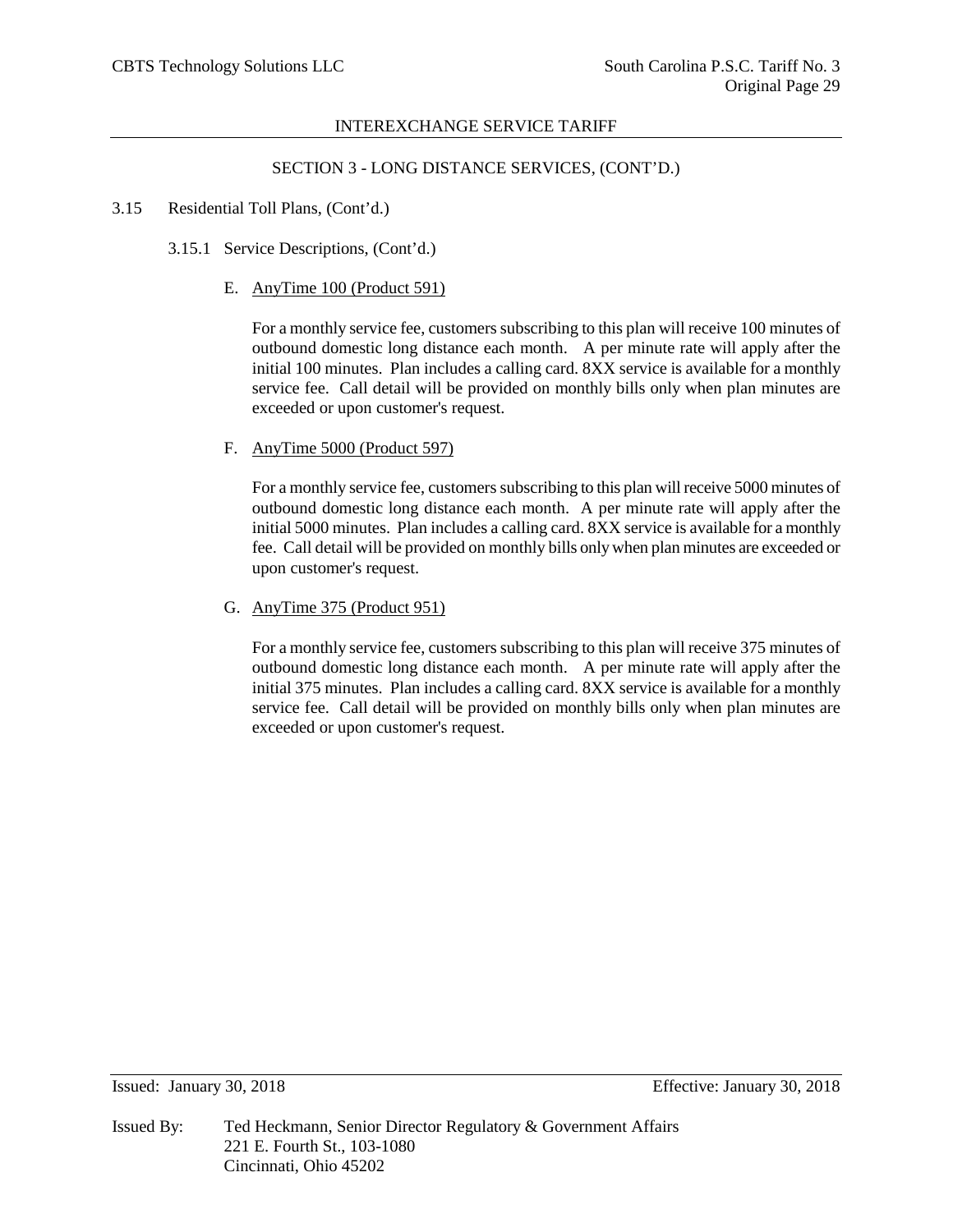## SECTION 3 - LONG DISTANCE SERVICES, (CONT'D.)

#### 3.15 Residential Toll Plans, (Cont'd.)

3.15.2 Maximum Rates and Charges

A. AnyTime 500 (Product 64)

Rates Per Minute  $1+$  Outbound  $$0.12$ 8XX Inbound \$0.12

Monthly Service Fee: \$40.00

Outbound rate applies after the first 500 domestic direct dialed minutes

B. AnyTime 750 (Product 189)

 $1+$  Outbound/8XX Inbound  $$0.12$ 8XX Inbound \$0.12

Rates Per Minute

Monthly Service Fee: \$60.00

Outbound rate applies after the first 750 domestic direct dialed minutes

C. AnyTime 1000 (Product 198)

Rates Per Minute  $1+$  Outbound  $$0.12$  $8XX$  Inbound  $$0.12$ 

Monthly Service Fee: \$80.00

Outbound rate applies after the first 1000 domestic direct dialed minutes

D. Basic II (Product 368)

Rates Per minute  $1+$  Outbound  $$0.20$  $8XX$  Inbound  $$0.30$ 

Monthly minimum usage charge: \$12.00

| Issued By: | Ted Heckmann, Senior Director Regulatory & Government Affairs |
|------------|---------------------------------------------------------------|
|            | 221 E. Fourth St., 103-1080                                   |
|            | Cincinnati, Ohio 45202                                        |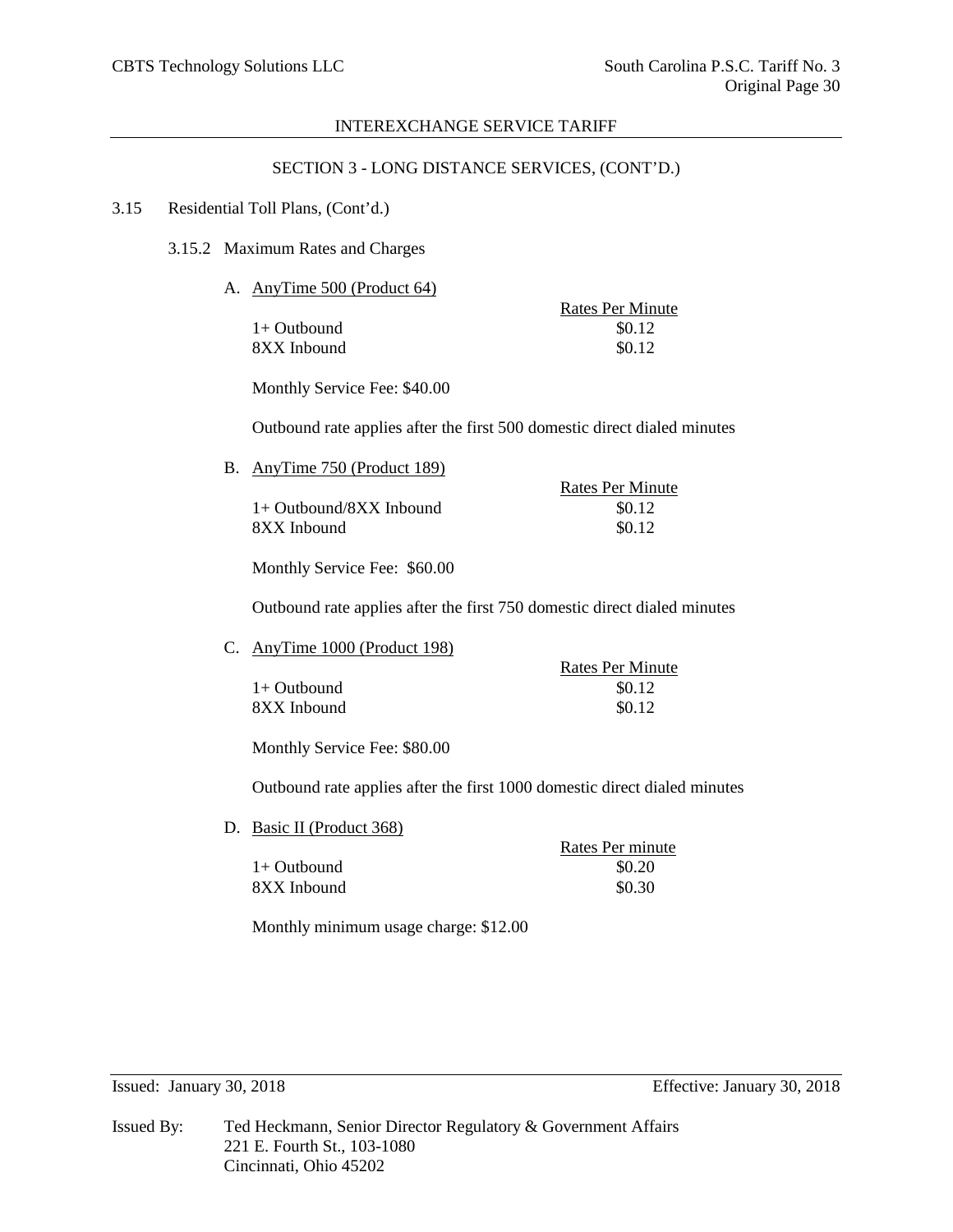## SECTION 3 - LONG DISTANCE SERVICES, (CONT'D.)

## 3.15 Residential Toll Plans, (Cont'd.)

## 3.15.2 Maximum Rates and Charges (Continued)

E. AnyTime 100 (Product 591)

 $1+$  Outbound  $8XX$  Inbound  $80.14$ 

Rates Per minute<br>\$0.14

Monthly Service Fee: \$20.00

Outbound rate applies after the first 100 domestic direct dialed minutes

F. AnyTime 5000 (Product 597)

Rates Per minute  $1+$  Outbound  $$0.12$  $8XX$  Inbound  $80.12$ 

Monthly Service Fee: \$400.00

Outbound rate applies after the first 5000 domestic direct dialed minutes

G. AnyTime 375 (Product 951)

|               | Rates Per minute |
|---------------|------------------|
| $1+$ Outbound | \$0.14           |
| 8XX Inbound   | \$0.14           |

Monthly Service Fee: \$30.00

Outbound rate applies after the first 375 domestic direct dialed minutes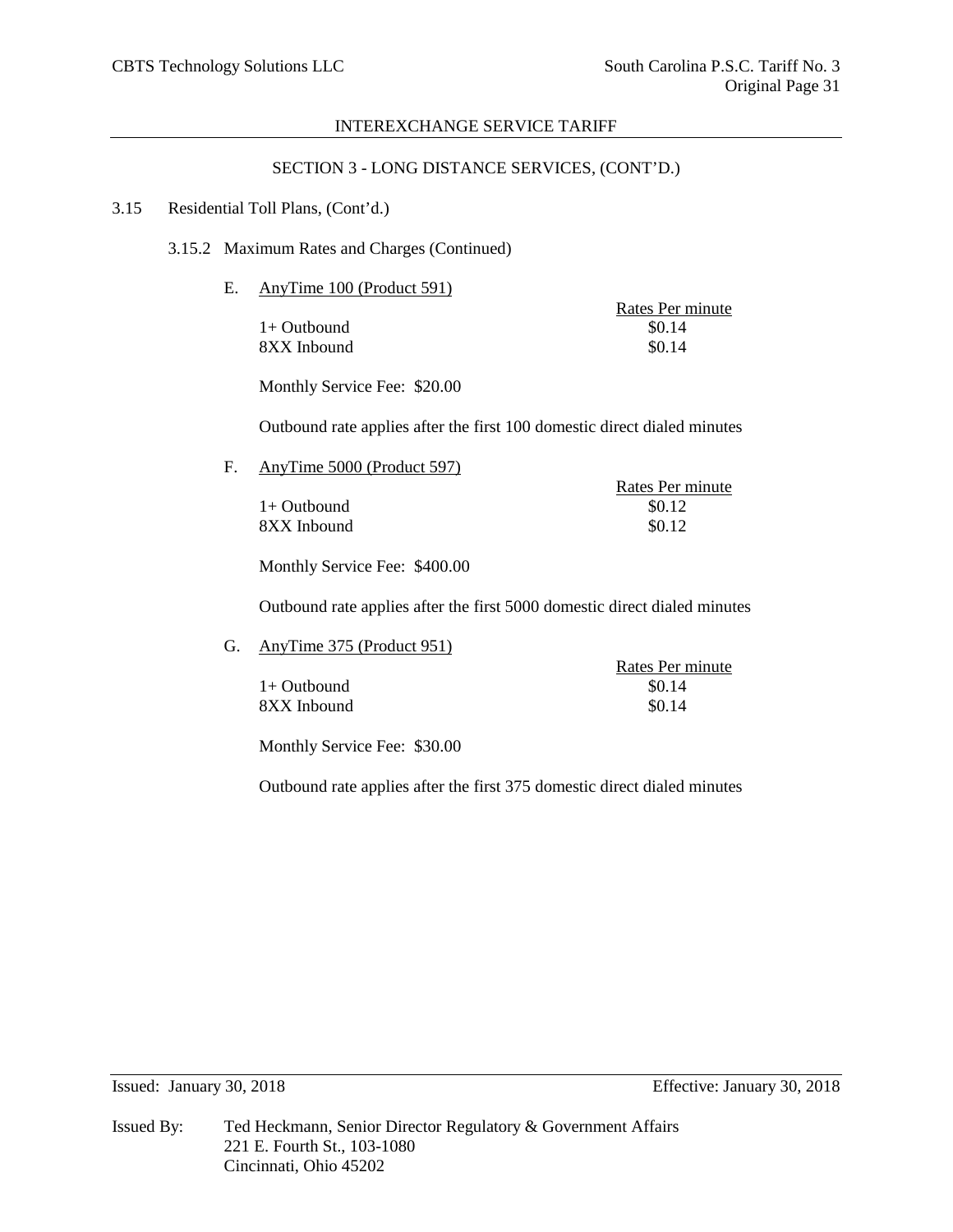## SECTION 3 - LONG DISTANCE SERVICES, (CONT'D.)

#### 3.16 Business Toll Plans

## 3.16.1 Service Descriptions

## A. AnyTime 500 (Product 391)

For a monthly service fee, customers subscribing to this plan will receive 500 minutes of outbound domestic long distance each month. A per minute rate will apply after the initial 500 minutes. Plan includes a calling card. 8XX service is available for a monthly service fee. Call detail will be provided on monthly bills only when plan minutes are exceeded or upon customer's request.

## B. AnyTime 750 (Product 393)

For a monthly service fee, customers subscribing to this plan will receive 750 minutes of outbound domestic long distance each month. A per minute rate will apply after the initial 750 minutes. Plan includes a calling card. 8XX service is available for a monthly service fee. Call detail will be provided on monthly bills only when plan minutes are exceeded or upon customer's request.

# C. AnyTime 1000 (Product 395)

For a monthly service fee, customers subscribing to this plan will receive 1000 minutes of outbound domestic long distance each month. A per minute rate will apply after the initial 1000 minutes. Plan includes a calling card. 8XX service is available for a monthly service fee. Call detail will be provided on monthly bills only when plan minutes are exceeded or upon customer's request.

#### D. Business Basic II (Product 358) – Business

Customers subscribing to this plan will be charged a per minute rate on Intrastate  $1+$ outbound service. There is a monthly, minimum usage charge associated with this plan. Calls that will be applied to the minimum usage include inbound and outbound toll calls, calling card calls; collect calls, and operator-assisted calls. Plan includes a calling card.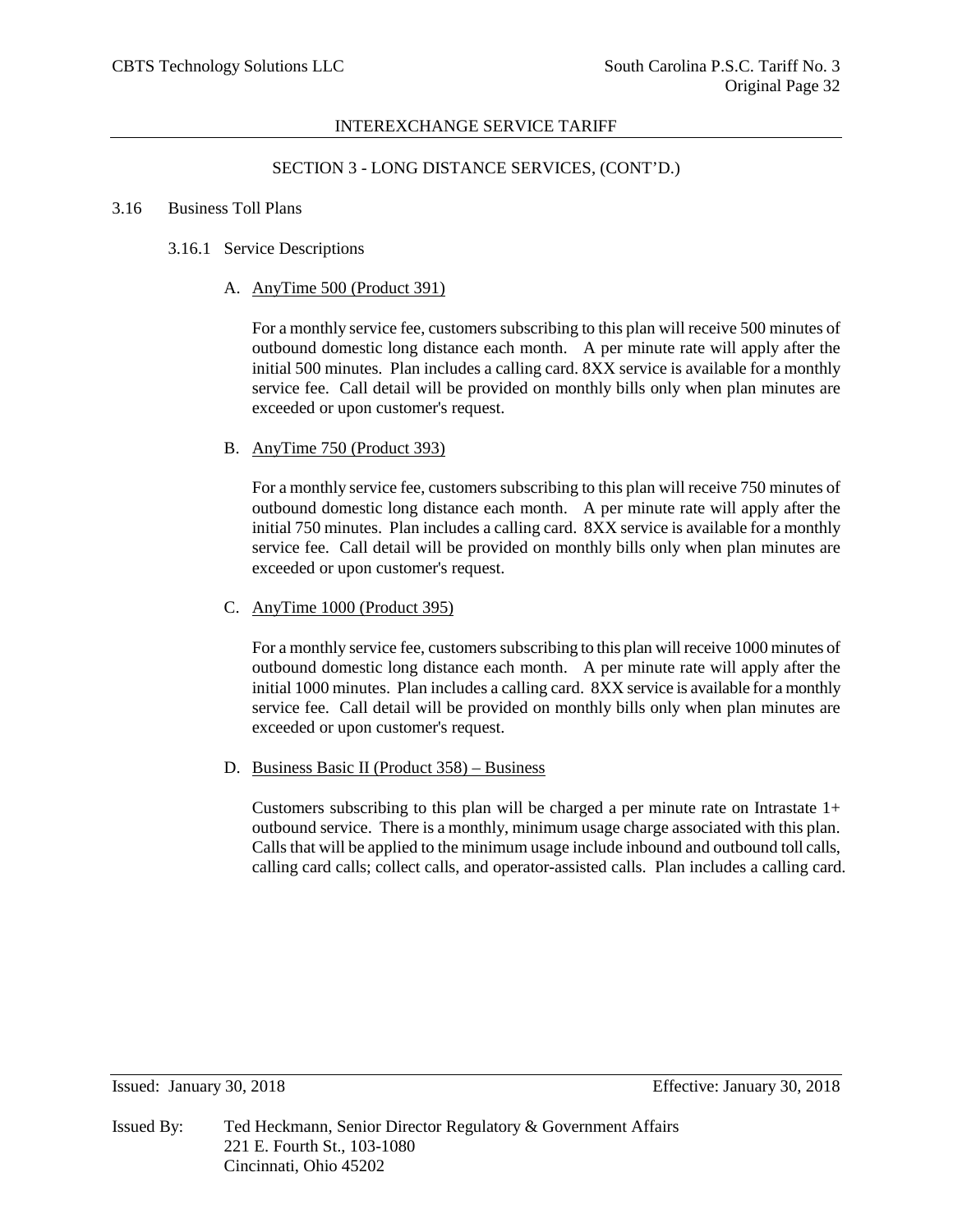## SECTION 3 - LONG DISTANCE SERVICES, (CONT'D.)

- 3.16 Business Toll Plans, (Cont'd.)
	- 3.16.1 Service Descriptions, (Cont'd.)
		- E. AnyTime 100 (Product 593)

For a monthly service fee, customers subscribing to this plan will receive 100 minutes of outbound domestic long distance each month. A per minute rate will apply after the initial 100 minutes. Plan includes a calling card. 8XX service is available for a monthly fee. Call detail will be provided on monthly bills only when plan minutes are exceeded or upon customer's request.

## F. AnyTime 375 (Product 948)

For a monthly service fee, customers subscribing to this plan will receive 375 minutes of outbound domestic long distance each month. A per minute rate will apply after the initial 375 minutes. Plan includes a calling card. 8XX service is available for a monthly service fee. Call detail will be provided on monthly bills only when plan minutes are exceeded or upon customer's request.

G. AnyTime 4000 (Product 475)

For a monthly service fee, customers subscribing to this plan will receive 4000 minutes of outbound domestic long distance each month. A per minute rate will apply after the initial 4000 minutes. Plan includes a calling card. 8XX service is available for a monthly service fee. Call detail will be provided on monthly bills only when plan minutes are exceeded or upon customer's request.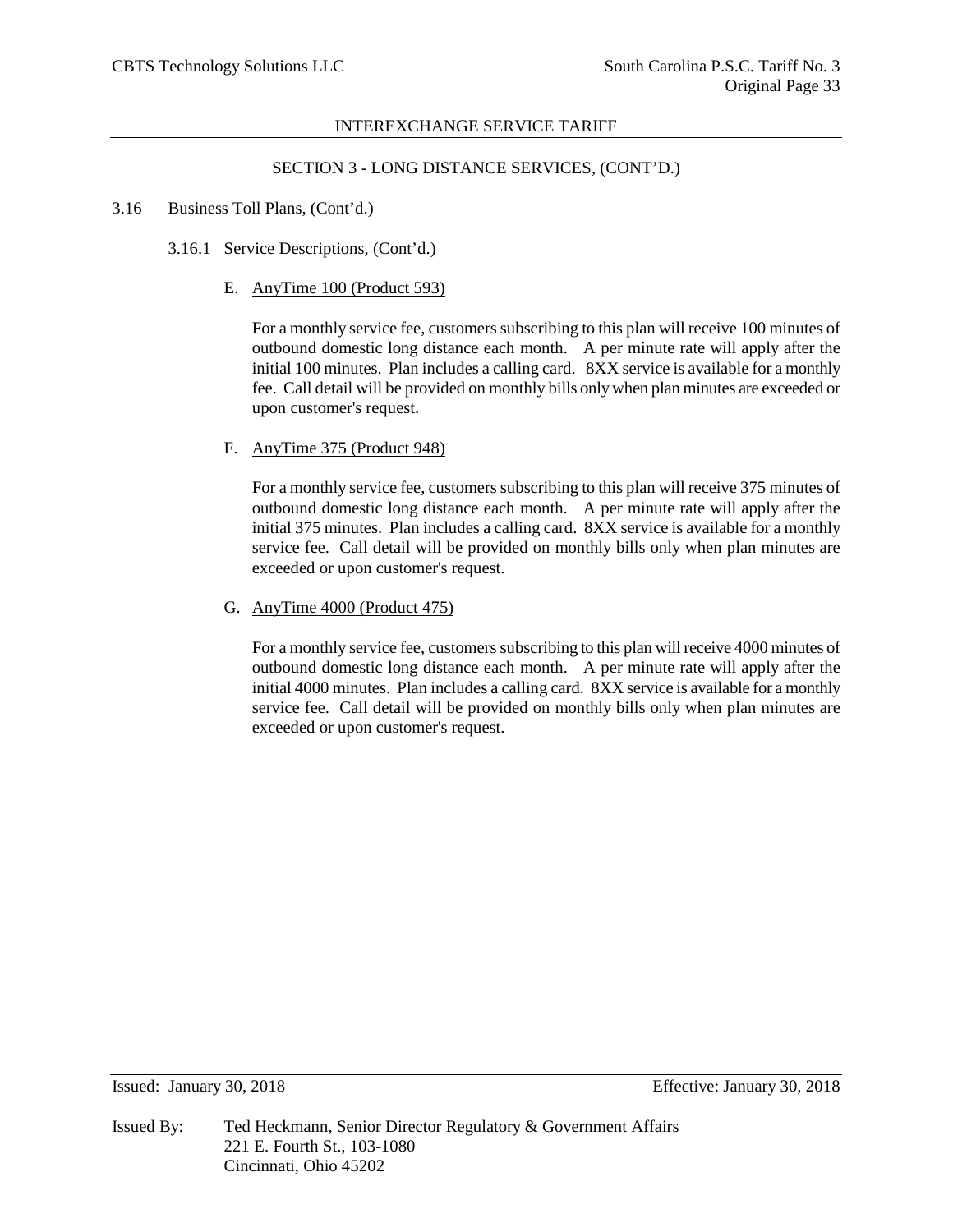## SECTION 3 - LONG DISTANCE SERVICES, (CONT'D.)

#### 3.16 Business Toll Plans, (Cont'd.)

3.16.2 Maximum Rates and Charges

A. AnyTime 500 (Product 391)

 $1+$  Outbound  $$0.12$ 8XX Inbound \$0.12

Rates Per Minute

Monthly Service Fee: \$40.00

Outbound rate applies after the first 500 domestic direct dialed minutes

B. AnyTime 750 (Product 393)

Rates Per Minute  $1+$  Outbound  $$0.12$  $8XX$  Inbound  $$0.12$ 

Monthly Service Fee: \$60.00

Outbound rate applies after the first 750 domestic direct dialed minutes

C. AnyTime 1000 (Product 395)

|               | <b>Rates Per Minute</b> |
|---------------|-------------------------|
| $1+$ Outbound | \$0.12                  |
| 8XX Inbound   | \$0.12                  |

Monthly Service Fee: \$80.00

Outbound rate applies after the first 1000 domestic direct dialed minutes

D. Business Basic II (Product 358)

|               | Rates Per minute |
|---------------|------------------|
| $1+$ Outbound | \$0.18           |
| 8XX Inbound   | \$0.30           |

Monthly minimum usage charge: \$12.00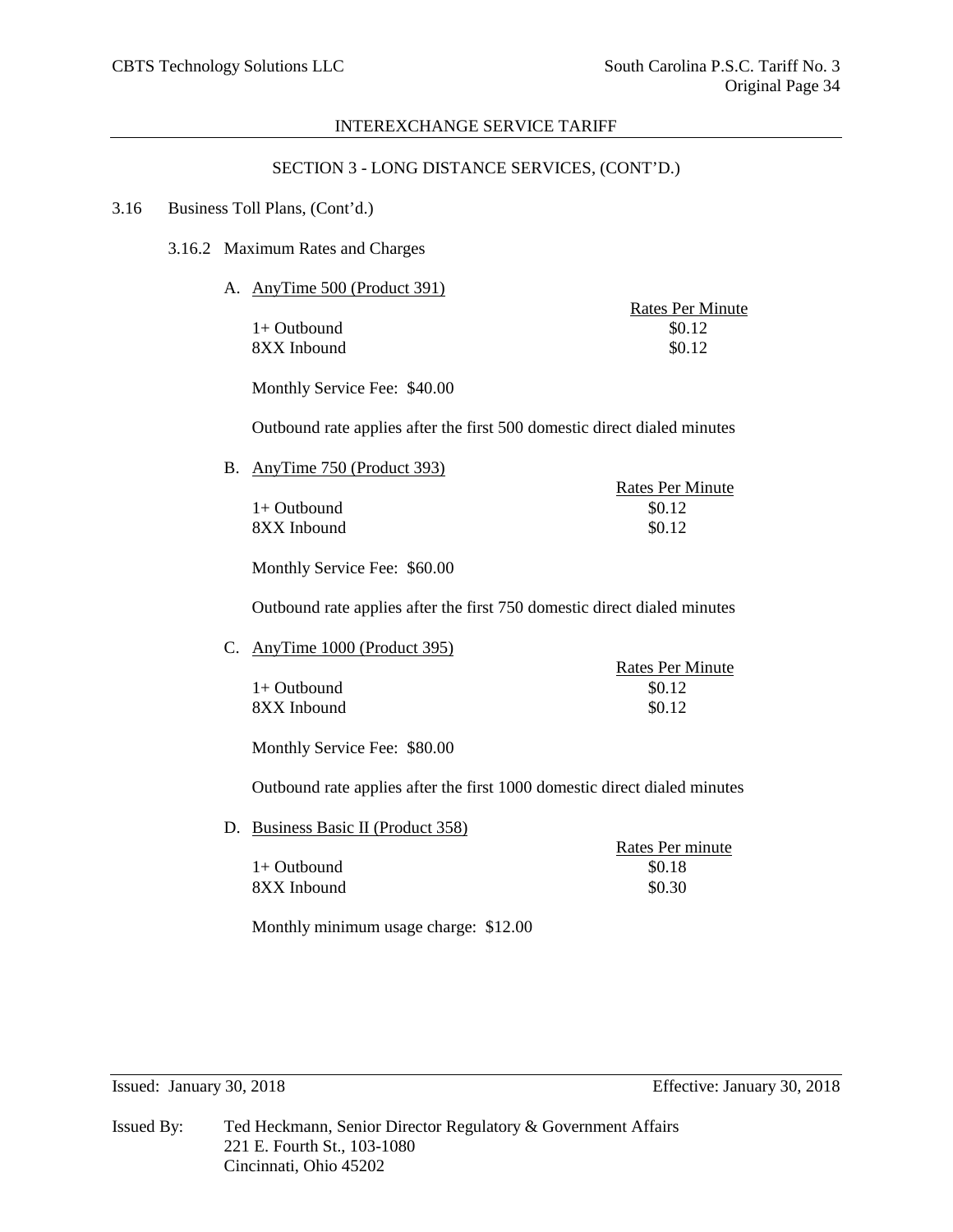## SECTION 3 - LONG DISTANCE SERVICES, (CONT'D.)

#### 3.16 Business Toll Plans, (Cont'd.)

3.16.2 Maximum Rates and Charges, (Cont'd.)

E. AnyTime 100 (Product 593)

 $1+$  Outbound 8XX Inbound \$0.14

Rates Per minute<br>\$0.14

Monthly Service Fee: \$20.00

Outbound rate applies after the first 5000 domestic direct dialed minutes

F. AnyTime 375 (Product 948)

 $1+$  Outbound  $8XX$  Inbound  $80.14$ 

Rates Per minute<br>\$0.14

Monthly Service Fee: \$30.00

Outbound rate applies to calls after the first 375 domestic direct dialed minutes

G. AnyTime 4000 (Product 475)

|             | Rates Per minute |
|-------------|------------------|
| 1+ Outbound | \$0.08           |
| 8XX Inbound | \$0.08           |

Monthly Service Fee: \$300.00

Outbound rate applies after the first 4000 domestic direct dialed minutes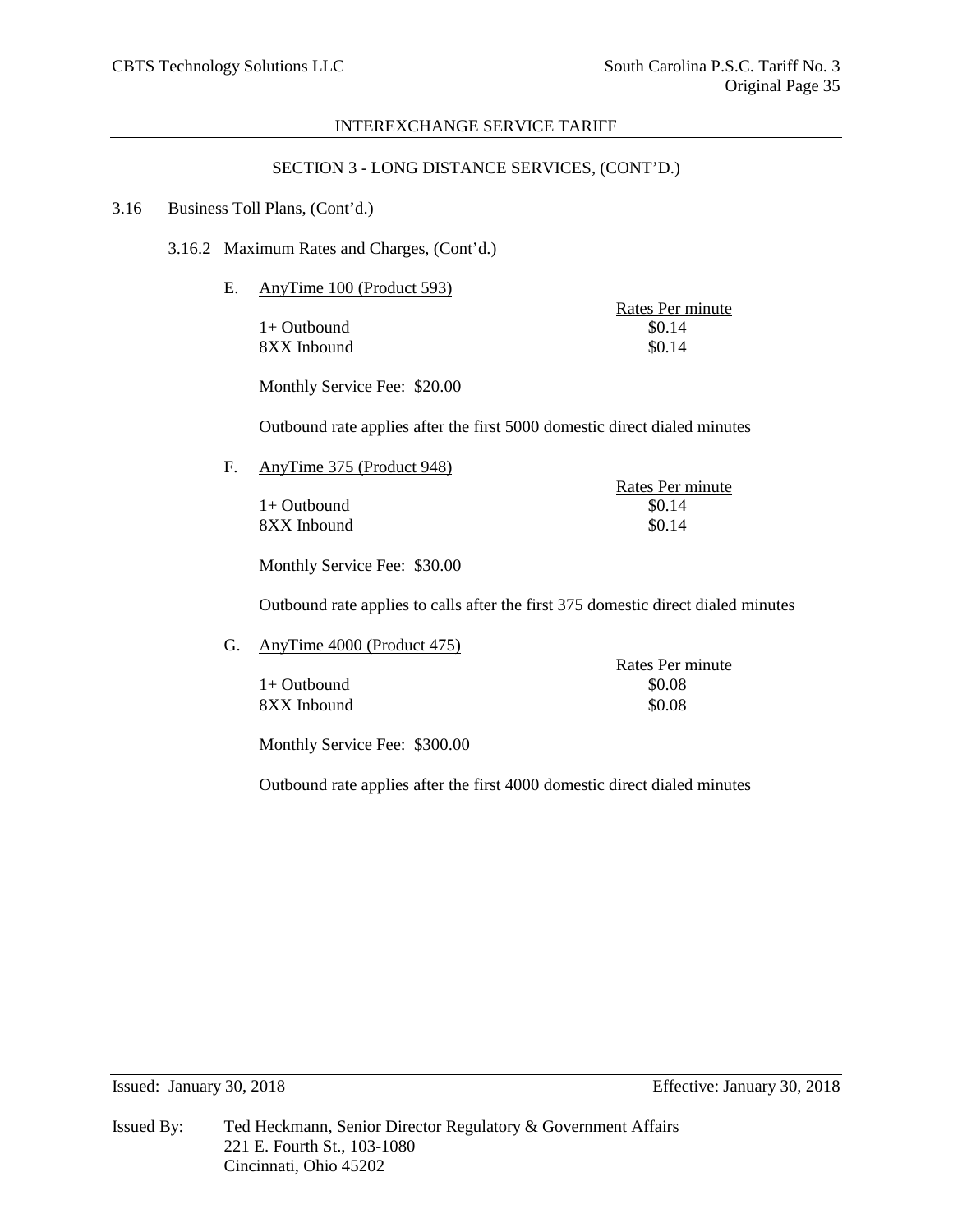|     |                                                               | <b>SECTION 4 - CURRENT RATES</b>                               |
|-----|---------------------------------------------------------------|----------------------------------------------------------------|
| 4.1 | <b>Casual Calling Plan</b>                                    |                                                                |
|     | Per Minute Rate: \$0.20                                       |                                                                |
| 4.2 | Pay Telephone (Payphone) Surcharge                            |                                                                |
|     | Per Call Charge:<br>\$0.50                                    |                                                                |
| 4.3 | <b>Calling Card Services</b>                                  |                                                                |
|     | Per Minute Rates (unless stated otherwise in toll plan rates) |                                                                |
|     | Residence<br><b>Business</b>                                  | \$0.25/minute<br>\$0.23/minute                                 |
|     | Surcharge<br>Domestic                                         | \$0.69 per call                                                |
| 4.4 | Toll Free (i.e., 800/888) Service Rates                       |                                                                |
|     | <b>Monthly Service Charge</b>                                 | \$7.50                                                         |
|     | Time of Day Routing Service:                                  | \$100.00 per setup, change or removal                          |
|     | Area Code blocking:                                           | \$100.00 per setup, change or removal                          |
|     | 800 Directory Service:                                        | Monthly Service Charge - \$13.69<br>Initial Charge $-$ \$15.00 |
| 4.5 | Directory Assistance Charge                                   |                                                                |
|     | Per Call Charge                                               | \$0.99                                                         |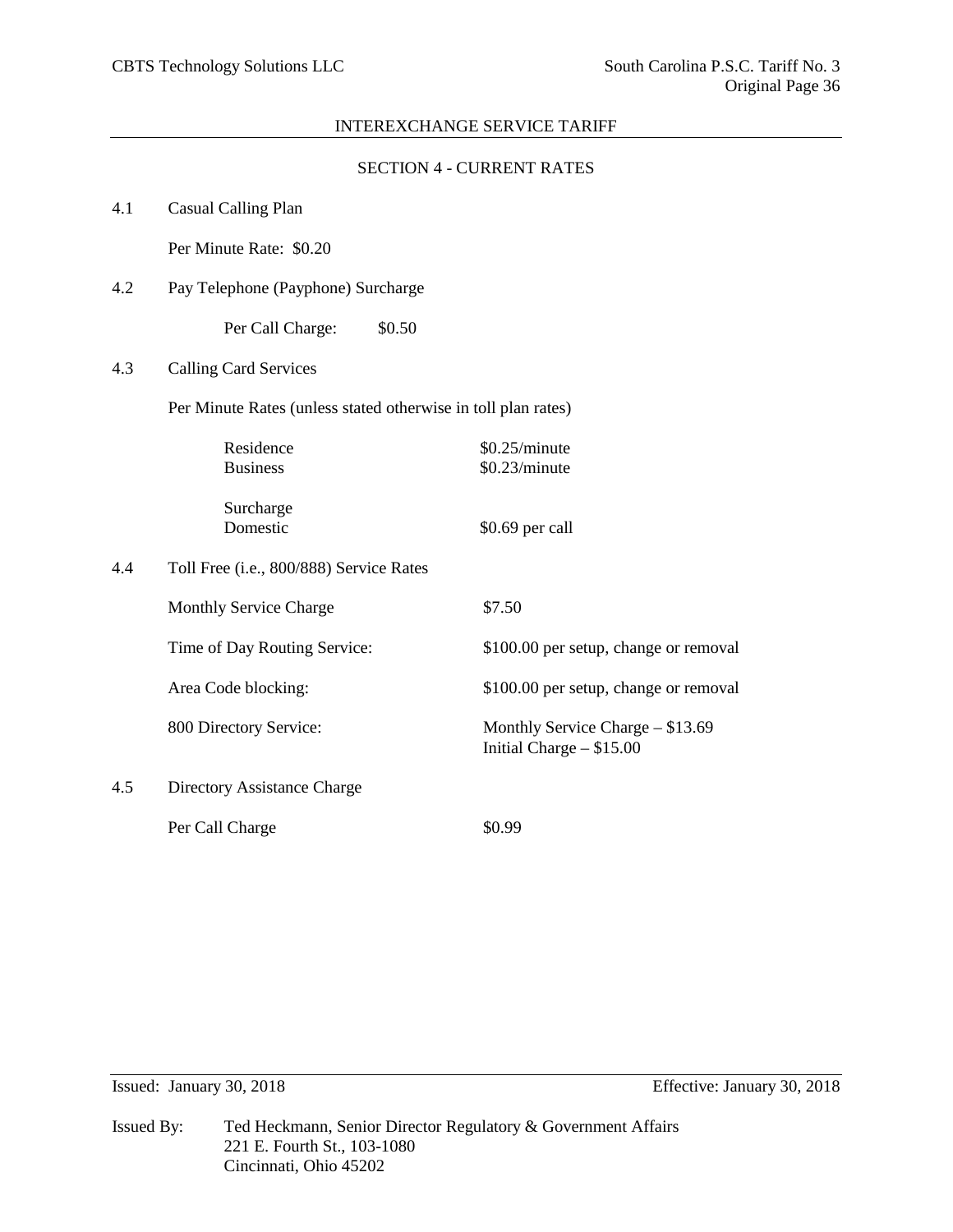## SECTION 4 - CURRENT RATES, (CONT'D.)

## 4.6 Residential Toll Plan Rates and Charges

| 4.6.1 | AnyTime 500 (Product 64) |
|-------|--------------------------|
|       |                          |

Rates Per Minute  $1+$  Outbound  $$0.06$ 8XX Inbound \$0.06 Monthly Service Fee: \$20.00 Outbound rate applies after the first 500 domestic direct dialed minutes

## 4.6.2 AnyTime 750 (Product 189)

|                                                                          | Rates Per Minute |
|--------------------------------------------------------------------------|------------------|
| $1+$ Outbound/8XX Inbound                                                | \$0.06           |
| 8XX Inbound                                                              | \$0.06           |
| Monthly Service Fee: \$30.00                                             |                  |
| Outbound rate applies after the first 750 domestic direct dialed minutes |                  |

## 4.6.3 AnyTime 1000 (Product 198)

|                                                                           | Rates Per Minute |
|---------------------------------------------------------------------------|------------------|
| $1+$ Outbound                                                             | \$0.06           |
| 8XX Inbound                                                               | \$0.06           |
| Monthly Service Fee: \$40.00                                              |                  |
| Outbound rate applies after the first 1000 domestic direct dialed minutes |                  |

## 4.6.4 Basic II (Product 368)

|                                      | Rates Per minute |
|--------------------------------------|------------------|
| $1+$ Outbound                        | \$0.10           |
| 8XX Inbound                          | \$0.15           |
| Monthly minimum usage charge: \$6.95 |                  |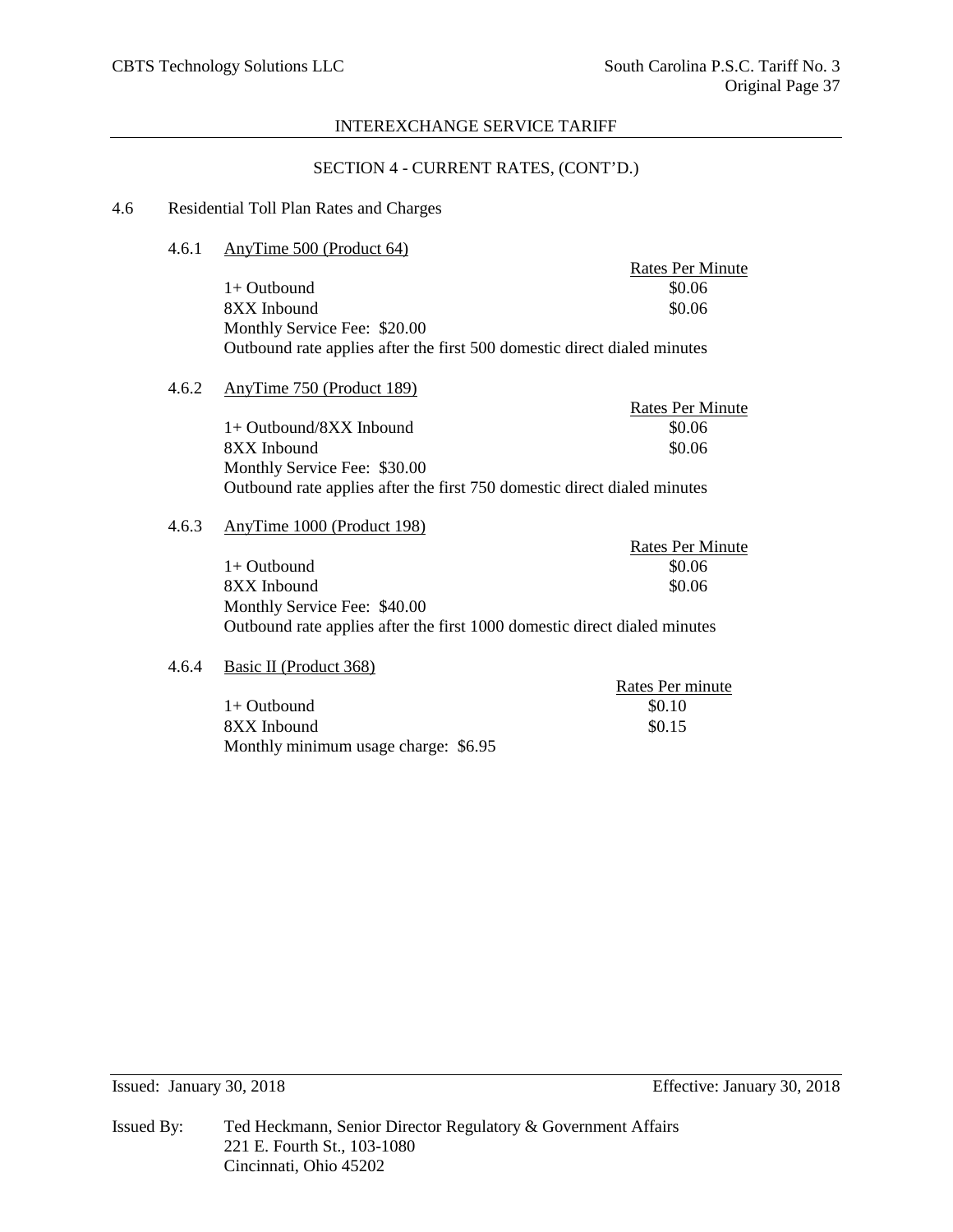## SECTION 4 - CURRENT RATES, (CONT'D.)

## 4.6 Residential Toll Plan Rates and Charges, (Cont'd.)

## 4.6.5 AnyTime 100 (Product 591)

Rates Per minute  $1+$  Outbound  $$0.07$ 8XX Inbound \$0.07 Monthly Service Fee: \$10.00 Outbound rate applies after the first 100 domestic direct dialed minutes

## 4.6.6 AnyTime 5000 (Product 597)

|                                                                           | Rates Per minute |
|---------------------------------------------------------------------------|------------------|
| $1+$ Outbound                                                             | \$0.06           |
| 8XX Inbound                                                               | \$0.06           |
| Monthly Service Fee: \$200.00                                             |                  |
| Outbound rate applies after the first 5000 domestic direct dialed minutes |                  |

# 4.6.7 AnyTime 375 (Product 951)

| $A$ lly Fillie $3/3$ (Figure $3/1$ )                                     |                  |
|--------------------------------------------------------------------------|------------------|
|                                                                          | Rates Per minute |
| $1+$ Outbound                                                            | \$0.07           |
| 8XX Inbound                                                              | 0\$.07           |
| Monthly Service Fee: \$15.00                                             |                  |
| Outbound rate applies after the first 375 domestic direct dialed minutes |                  |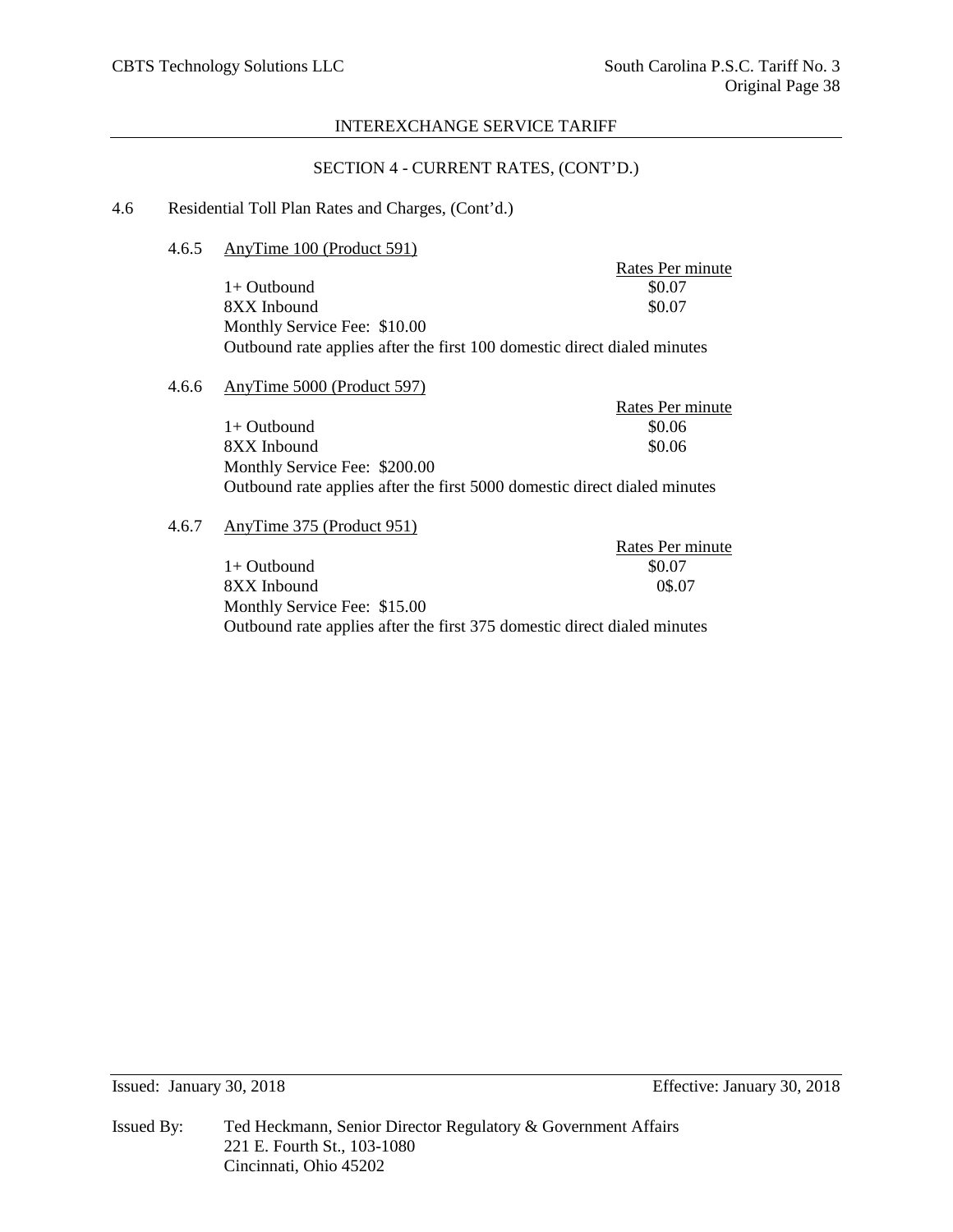## SECTION 4 - CURRENT RATES, (CONT'D.)

# 4.7 Business Toll Plan Rates and Charges

#### 4.7.1 AnyTime 500 (Product 391)

Rates Per Minute 1+ Outbound \$0.06<br>8XX Inbound \$0.06 8XX Inbound Monthly Service Fee: \$20.00 Outbound rate applies after the first 500 domestic direct dialed minutes

#### 4.7.2 AnyTime 750 (Product 393)

|                                                                          | Rates Per Minute |
|--------------------------------------------------------------------------|------------------|
| $1+$ Outbound                                                            | \$0.06           |
| 8XX Inbound                                                              | \$0.06           |
| Monthly Service Fee: \$30.00                                             |                  |
| Outbound rate applies after the first 750 domestic direct dialed minutes |                  |

#### 4.7.3 AnyTime 1000 (Product 395)

| AnyTime 1000 (Product 395)                                                |                  |
|---------------------------------------------------------------------------|------------------|
|                                                                           | Rates Per Minute |
| $1+$ Outbound                                                             | \$0.06           |
| 8XX Inbound                                                               | \$0.06           |
| Monthly Service Fee: \$40.00                                              |                  |
| Outbound rate applies after the first 1000 domestic direct dialed minutes |                  |

# 4.7.4 Business Basic II (Product 358)

| Dusiness Dusie II (1 Touget 550)     |                  |
|--------------------------------------|------------------|
|                                      | Rates Per minute |
| 1+ Outbound                          | \$0.09           |
| 8XX Inbound                          | \$0.15           |
| Monthly minimum usage charge: \$6.95 |                  |